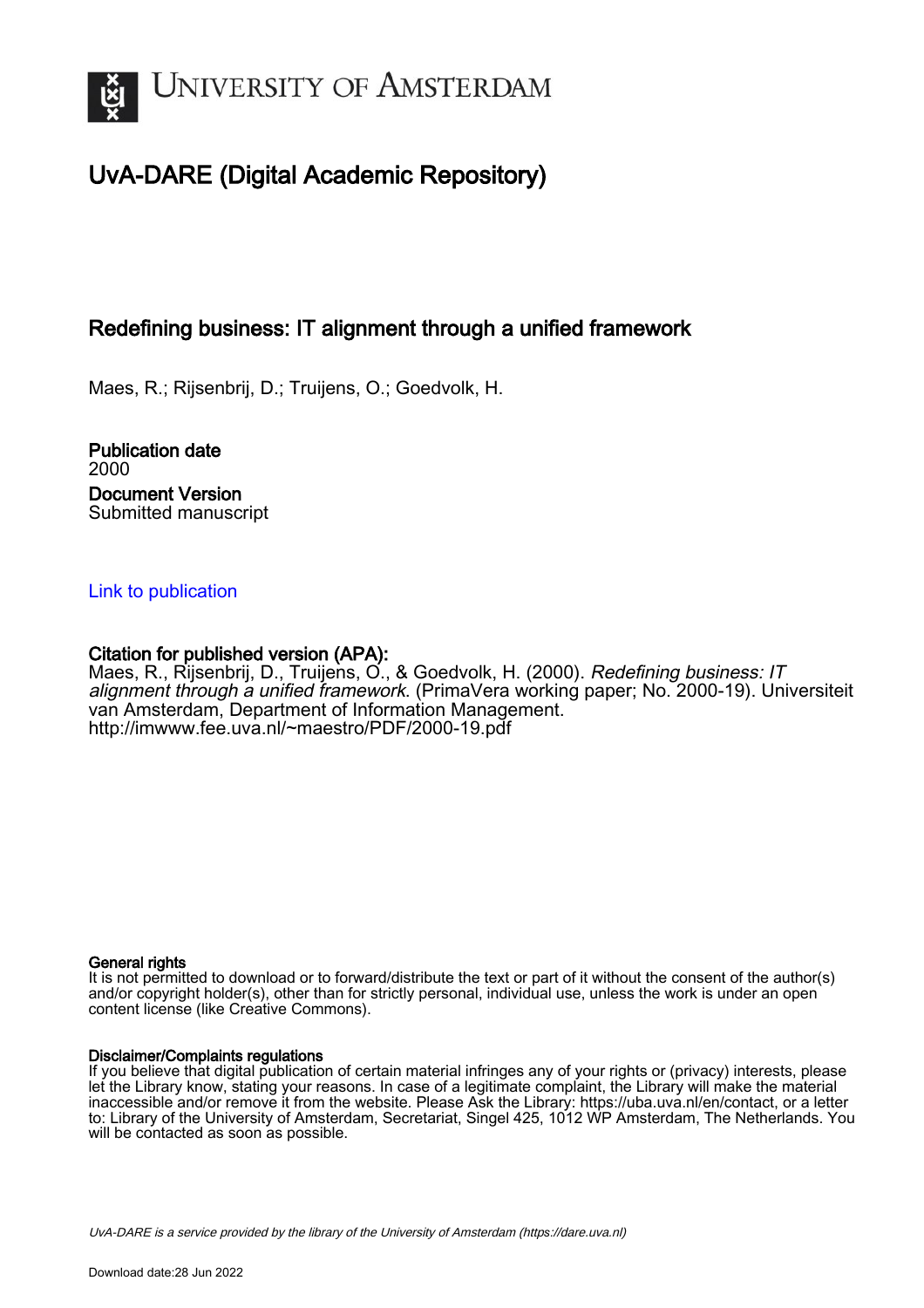*PrimaVera* Working Paper Series



**UNIVERSITEIT VAN AMSTERDAM** 

# *PrimaVera* Working Paper 2000-19 *Redefining business – IT alignment through a unified framework*

Rik Maes, Daan Rijsenbrij, Onno Truijens, Hans Goedvolk

June 2000

Category: Overview article Status: Accepted at the Landelijk Architectuur Congres, 2000, Amsterdam

Universiteit van Amsterdam Department of Information Management Roetersstraat 11 1018 WB Amsterdam *Http:// primavera.fee.uva.nl/*

Copyright 2000 by the Universiteit van Amsterdam

All rights reserved. No part of this article may be reproduced or utilized in any form or by any means, electronic of mechanical, including photocopying, recording, or by any information storage and retrieval system, without permission in writing from the authors.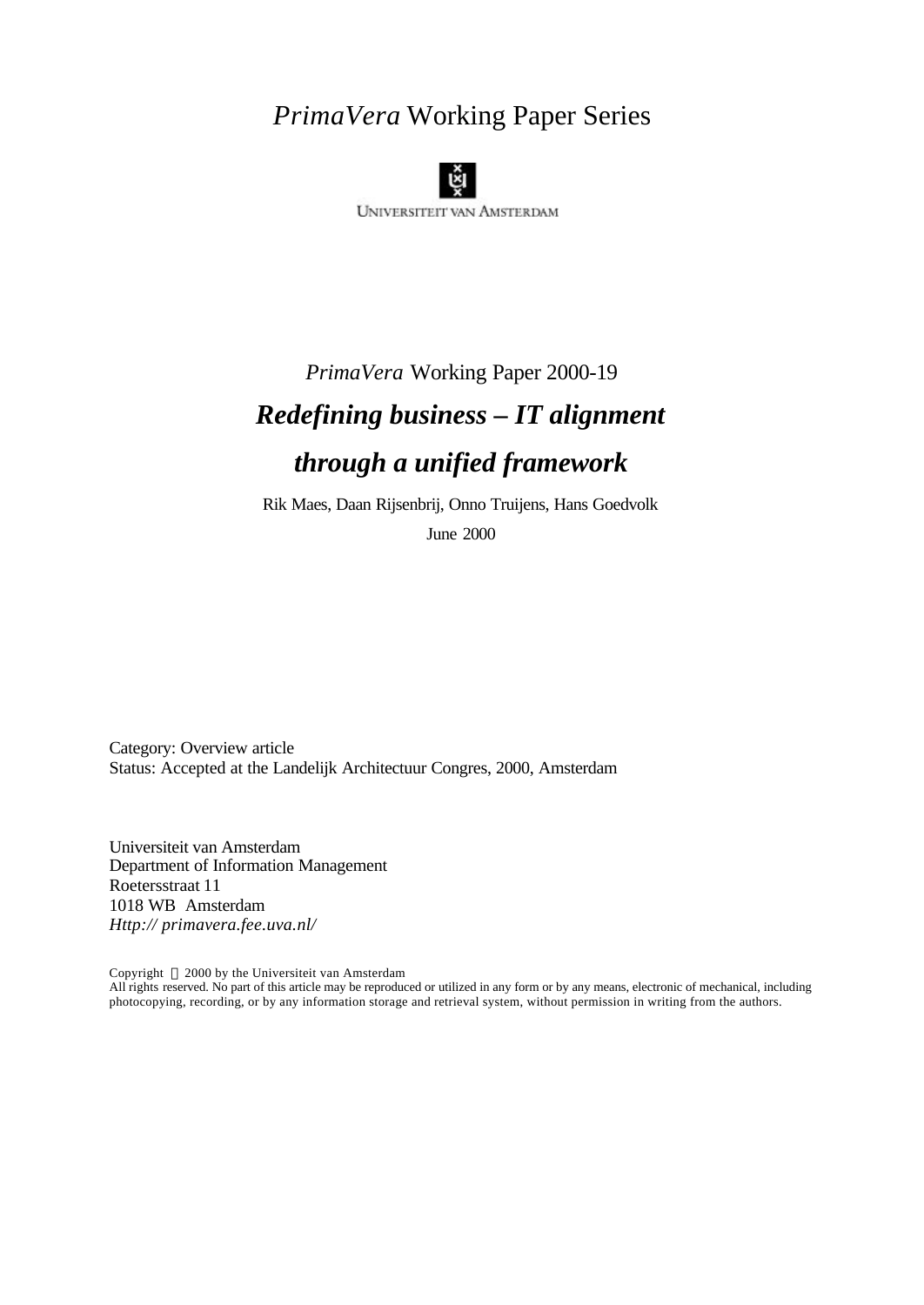# **Redefining business – IT alignment through a unified framework**

Rik Maes (maestro@fee.uva.nl), Onno Truijens (truijens@fee.uva.nl) Department of Accountancy and Information Management Universiteit van Amsterdam, The Netherlands

 Daan Rijsenbrij (daan.rijsenbrij@capgemini.nl), Hans Goedvolk (hans.goedvolk@capgemini.nl) CAP Gemini Institute

**ABSTRACT**: Even fervent adherents of business – IT alignment admit that the concept is not at all unambiguous, that no serious attempts have been made to make the concept more tangible and hence that it is questionable whether alignment in its actual meaning is viable or even makes a difference in an organisation's performance over time. This papers redefines the concept by positioning it in a unified framework. This framework is derived form the generic framework for information management and the integrated architecture framework. This paper aims at providing for the foundation for further research into the concept of alignment as a real tool for management and design.

**KEY WORDS AND PHRASES**: strategic alignment, architecture, information management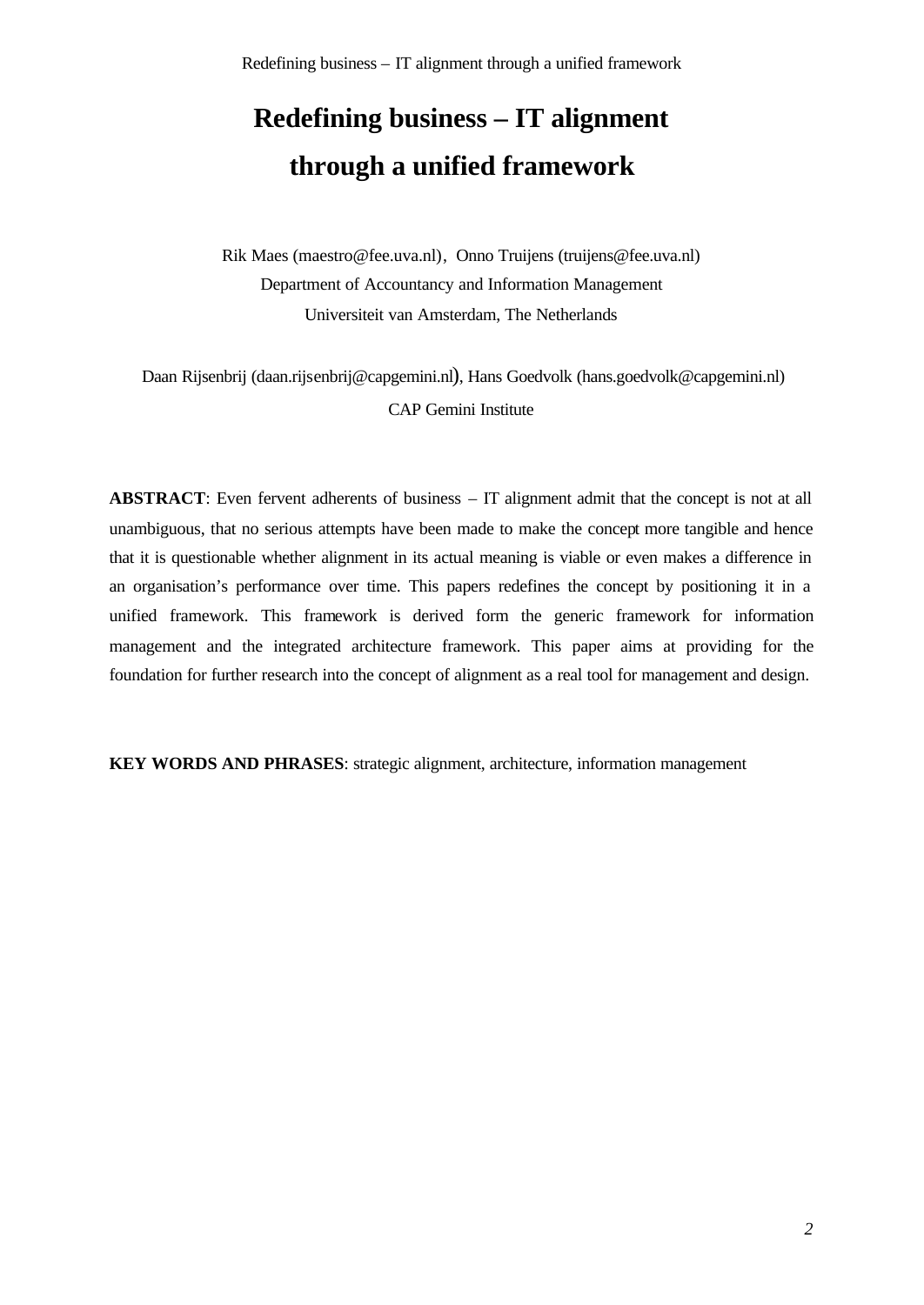# **Index**

| 9. Conclusions and further research: towards a workable method for alignment 22 |
|---------------------------------------------------------------------------------|
|                                                                                 |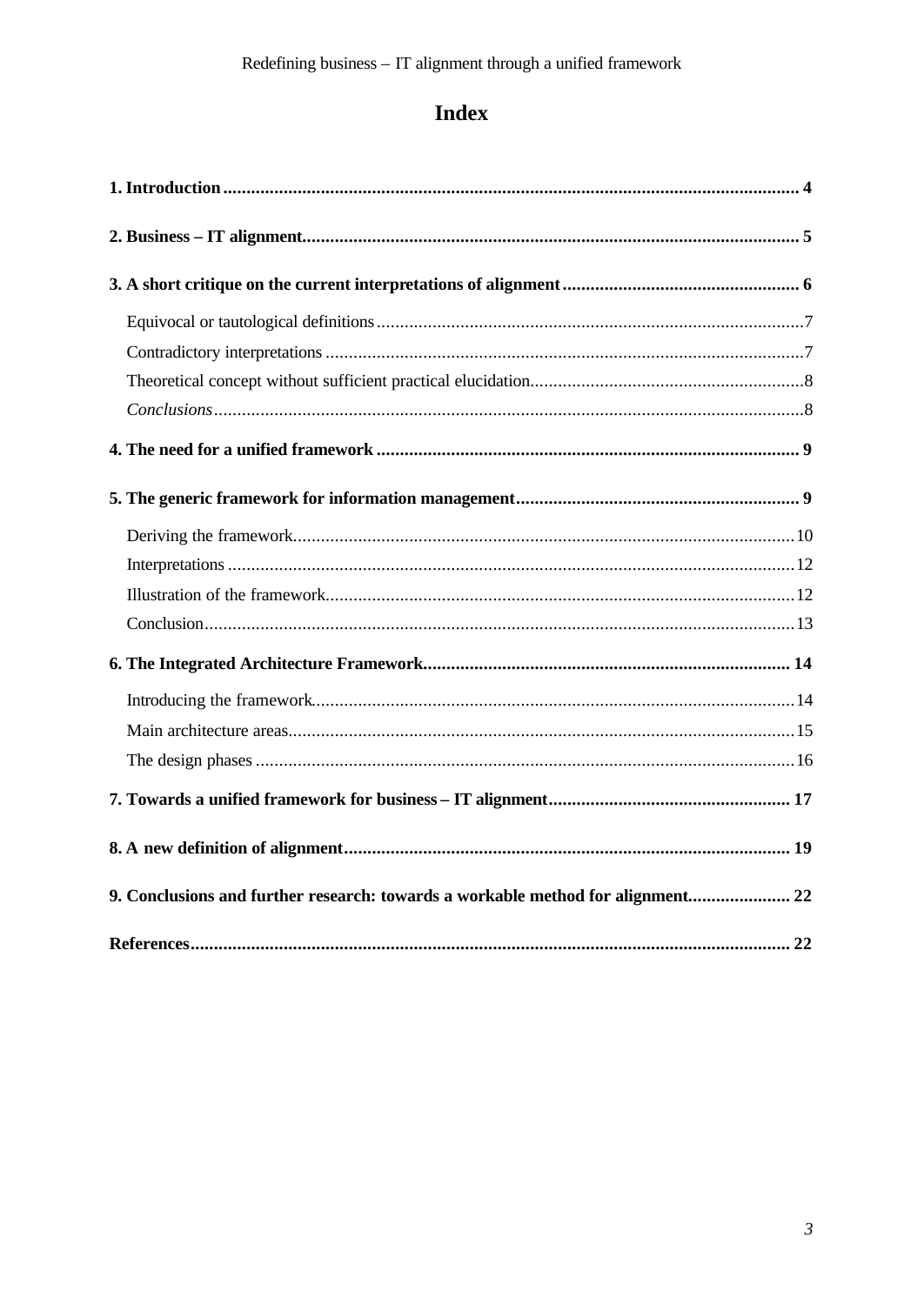## **1. Introduction**

 'Alignment' is a leading principle both for research programs and for practical methods dealing with the business – IT relationship. Time after time, alignment is designated as the management instrument par excellence for business managers and information managers alike:

"*The company's 11th Annual Critical Issues of Information Systems Management Study revealed that 72 percent of the 594 information technology executives polled ranked "Aligning I/T and Corporate Goals" as their top concern. This urgent message was underscored by the fact that this is the fourth consecutive year the alignment of corporations' business strategies and I/T priorities was rated as the top challenge.*" (Computer Sciences Corporation, *http://www.csc.com/about/news\_stories/19981118\_b.html*)

However, even fervent adherents of business – IT alignment admit that the concept is not at all unambiguous, that no serious attempts have been made to make the concept more tangible and hence that it is questionable whether alignment in its actual meaning is viable or even makes a difference in an organisation's performance over time.

The overall purpose of this paper is to re-assess business – IT alignment (in short: alignment) by repositioning it in a unified framework. We strongly believe that this re-assessment is vital for any further elaboration of alignment as a useful and implementable tool for 21st century organisations.

We will give a short overview and a critique of alignment respectively in the paragraphs 2 and 3. The *overall approach* taken, explained in paragraph 4, is that we redefine alignment as a combined management and design issue; therefore, we look for a unified framework for the business – IT relationship. This involves presenting two frameworks, the generic framework for information management in paragraph 5 and the integrated architecture framework (IAF) in paragraph 6. By comparing these two frameworks, we are able to derive the contour of the unified framework in paragraph 7. Subsequently, in paragraph 8, we define alignment as a combined management/design concept. The *overall intention* of this paper is to deliver the foundations for further research in the elaboration of the alignment concept as a real tool for management and design. This endeavour is discussed in paragraph 9.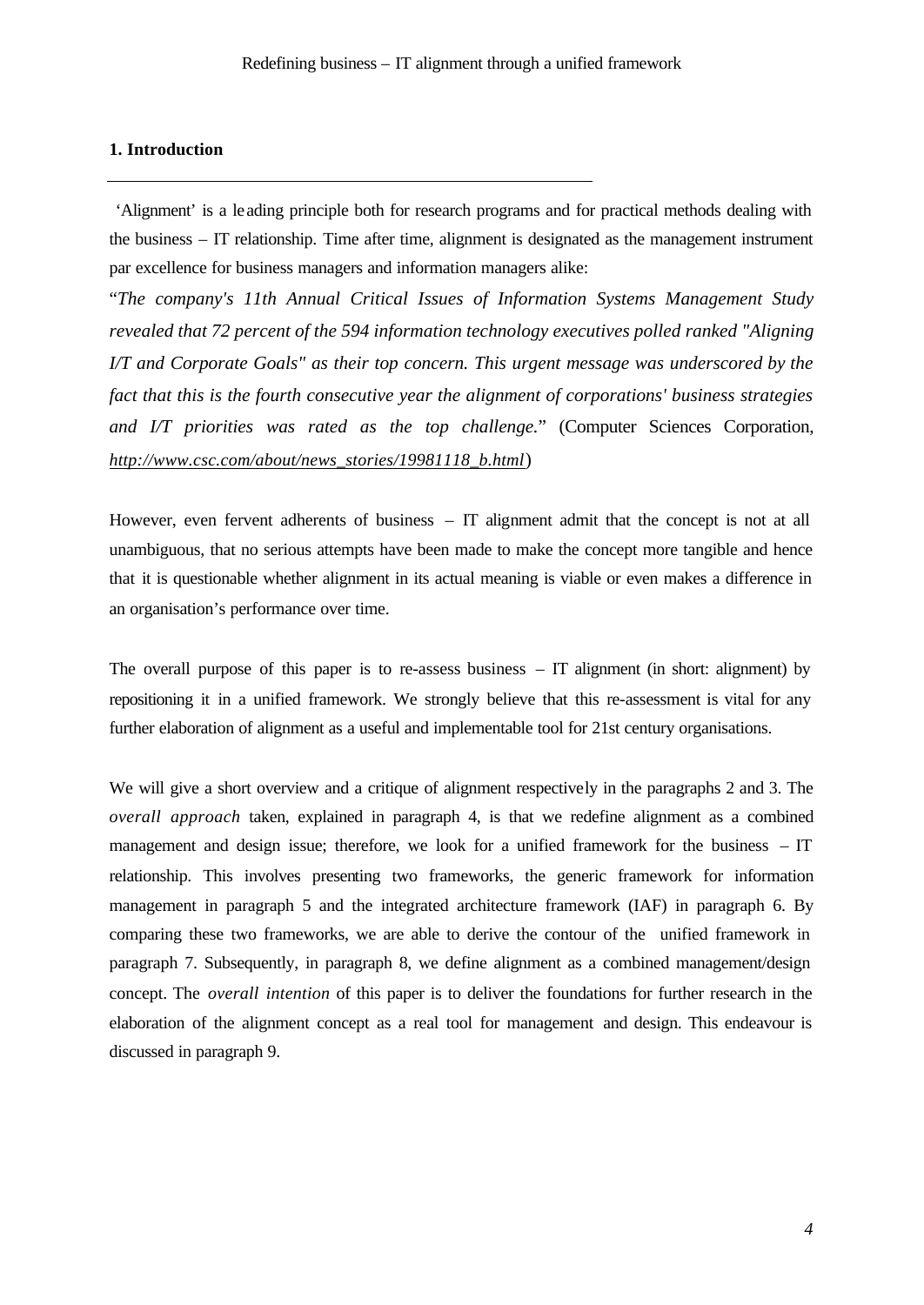### **2. Business – IT alignment**

Already seven years ago, Henderson and Venkatraman (1993) proposed a seminal model for business – IT alignment; it was intended to support the integration of information technology (IT) into business strategy by advocating alignment between and within four domains (see fig. 1). The inter-domain alignment is pursued along two dimensions: *strategic fit* (between the external and internal domain) and *functional integration* (between the business domain and the IT domain). The objective of this model was to provide a way to align information technology with business objectives in order to realise value from IT investments. The authors argued that the potential strategic impact of information technology requires both "*an understanding of the critical components of IT strategy and its role in supporting and shaping business strategy decisions"* and "*a process of continuous adaptation and change"*. Hence, they presented a model *"that defines the range of strategic choices facing managers*" (Henderson and Venkatraman, 1993, p.5).



functional integration

Figure 1 The overall alignment model

Almost all later models and consulting practices in alignment start from this original model. Two elaborations are of interest, given the attention paid to them in the literature (see, e.g., Luftman 1996).

Luftman et al. (1996) refined the model by elaborating on the critical management issues inside the domains.

The authors argue that the external strategy dimension is dealing with:

- 1*. scope*, defining the choice for (a) certain market segment(s),
- 2. core *competencies* that contribute to the chosen strategy,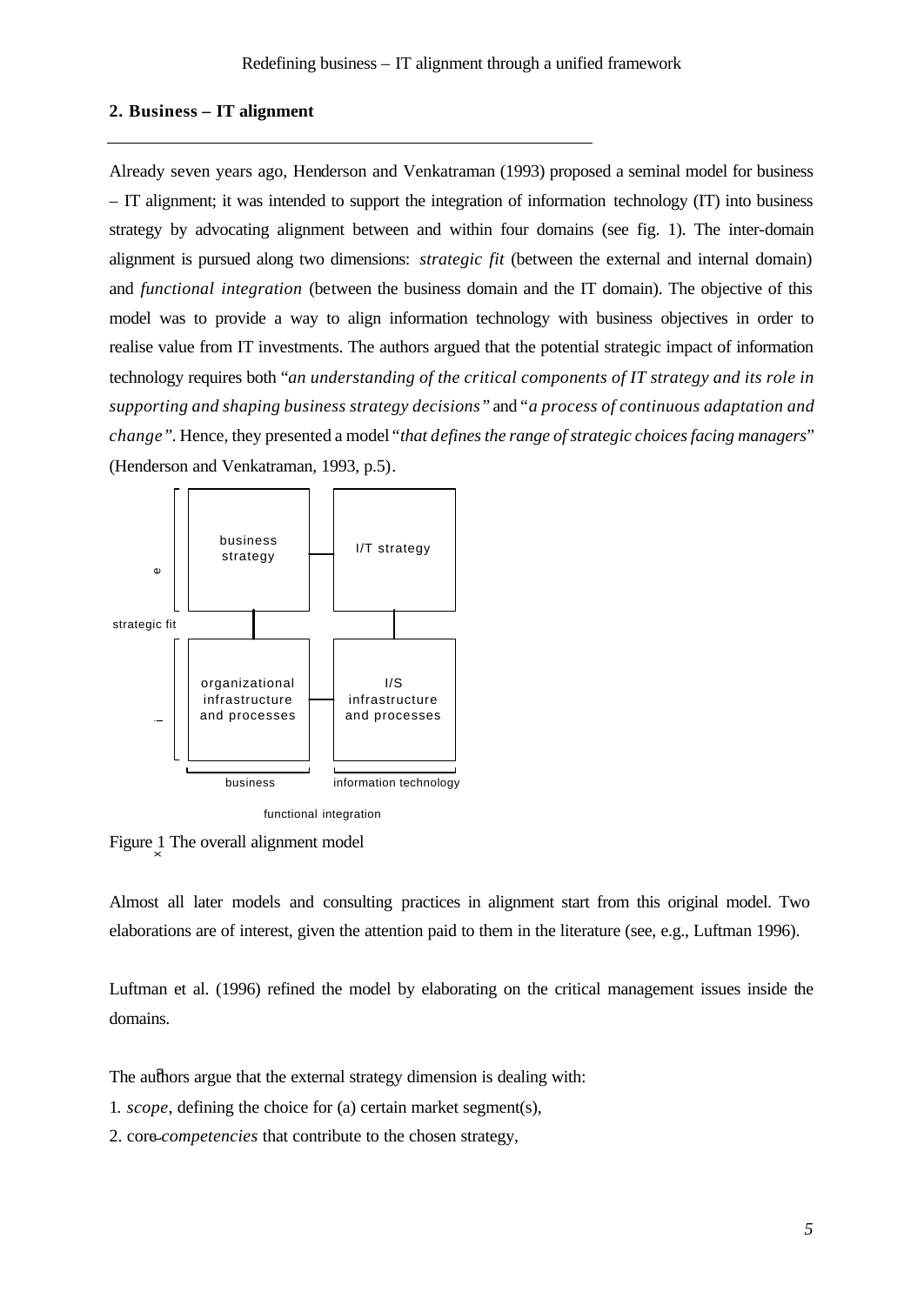3. *governance*, the selection and use of inter-organisational relationships to obtain certain competencies;

the internal dimension is concerned with issues regarding:

1. *work processes* needed for operations,

2. the acquisition, training and development of *skills* required to manage and operate the processes,

3. an "administrative" business *infrastructure /* IT *architecture*.

Luftman (1993) aimed at transforming the model into a management tool by introducing four governing alignment perspectives. These perspectives are visualised by means of triangles drawn up by the anchor, pivot and impacted domain (see fig. 2); they induce approaches that are most appropriate to transform an enterprise in a given situation. In each of these approaches, different methods, different roles for business and IT management and different performance criteria exist.



Figure 2 Four alignment perspectives

The overall conclusion is that the original Henderson & Venkatraman model, extended by both elaborations of Luftman, is still the unchallenged model for business – IT alignment. Most current research is focussing on the underpinning of the positive impact of alignment on overall business performance.

#### **3. A short critique on the current interpretations of alignment**

Various alternative terms exist to refer to the phenomenon of alignment:

- *balance* (Henderson and Venkatraman, 1993),
- *coordination* (Lederer and Mendelow, 1986),
- *fit* (Venkatraman, 1989),
- *linkage* (Reich and Benbasat, 1993),
- *harmony* (Woolfe, 1993).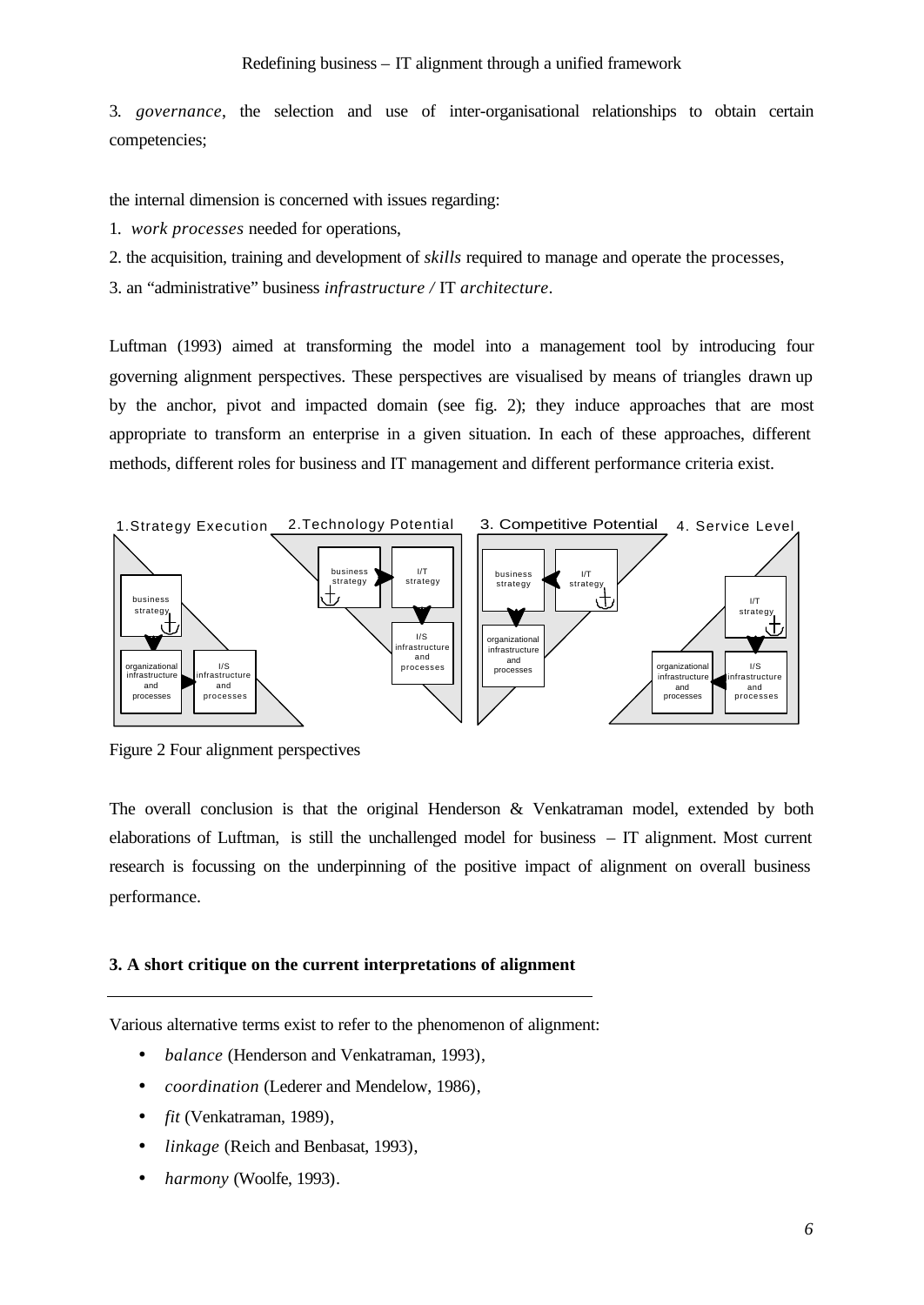These terms all assume to refer to one and the same phenomenon, though their actual use does not contribute to its clarification. What's more, they are a clear indication of the confusion and even misunderstanding that exist regarding the very concept of alignment and its goal. Here, we confine ourselves to a summary of the main critiques on alignment; a full account can be found in Maes, Dirksen & Truijens (2000).

#### **Equivocal or tautological definitions**

In general, alignment is defined in an indefinite and vague way, if at all! Many publications simply avoid any pinning down of the concept, or fall back to tautological definitions. Luftman et al., e.g., define alignment as "the extent to which the IS strategy supports, and is supported by, the business strategy" (Luftman, et al., 1993, p.204). This indefiniteness is continuously repeated with only slight alterations. Two examples: alignment is defined as "the alignment of information systems strategy with business strategy" (Tallon and Kraemer, 1998, p.2) and as "the degree to which the information technology mission, objectives and plans support and are supported by the business mission, objectives and plans" (Reich and Benbasat, 1998, p.4).

#### **Contradictory interpretations**

Apart from (or, due to) its vague definition, alignment is quite often interpreted in contradictory ways. A striking example is whether it should be interpreted as a (final or temporary) outcome, or as a process leading to this outcome. Broadbent and Weill (1993) and Barclay (1997), e.g., argue in favour of the first interpretation, where Burn (1997) views alignment as a process, underlining the fact that "alignment is not a one time activity but a constant balancing act between a lead or lag strategy" (Burn, 1997, p.85). The first category of authors are by far in the majority, as a result of which the need to maintain alignment dynamically is only sporadically acknowledged (Coakley, et al., 1996, Gunn, 1997).

Similar contradictions can be found regarding the focus of alignment. Henderson and Thomas (1992), e.g., acknowledge that "… alignment means much more than the linking of information technology and business strategy (…) Fitting the technology, structures, processes, and skills to match this integration is also critical for success" (Henderson and Thomas, 1992, p.72). This interpretation is in line with the original alignment model. Many other authors, however, explicitly perceive alignment as the business – IT fit at the strategy level only (see, e.g., Barclay et al., 1997).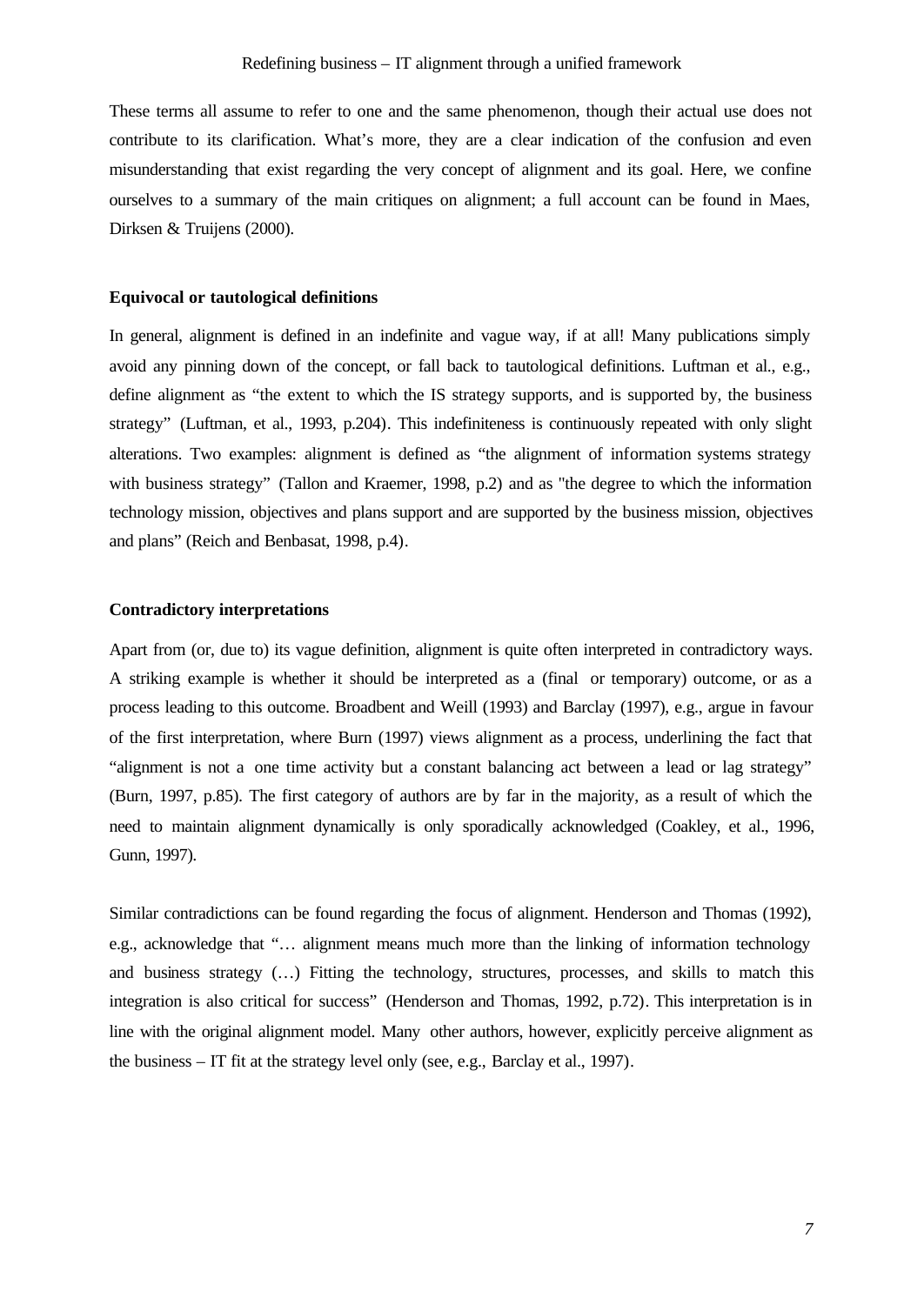#### **Theoretical concept without sufficient practical elucidation**

All publications are rather vague in terms of 'how to practice alignment', apart from some simple rules of thumb (Luftman, 1996). Besides, many authors (e.g. Coakley, et al., 1996 and Ciborra, 1997) question the measurability of the degree of alignment: if we are not able to measure alignment, then what conclusions can be drawn regarding its effectiveness?

The greater part of the alignment discipline further disregards the notion of context dependency. Reallife organisations, however, with differing organisational structures and business processes and operating in differing environments, are most likely to require different approaches to alignment. There is not 'one design fits all contexts' in alignment. (Brown and Magill, 1998 and Ciborra, 1997).

The role of human actors in alignment is not sufficiently acknowledged. This lack of attention for the social dimension (as elucidated by Reich and Benbasat, 1998) too often results in the interpretation of alignment as merely developing IT strategy and designing infrastructures, meanwhile totally ignoring 'organisational learning' (Ciborra). Moreover, adherents of alignment too easily assume that the management is in full control of the situation and that, e.g., the information infrastructure can deliberately be aligned with emerging management insights (Ciborra and Hanseth, 1998).

#### **Conclusions**

The critique on the alignment concept is serious and basically of a twofold nature: alignment is not clearly defined and offers no handles for (management) practice. The foregoing tour d'horizon, further elaborated in Maes, Dirksen and Truijens (2000), makes clear that the actual state-of-the-art of alignment requires further refinement and adjustment. Any further attempt to enhance (in fact: to install) alignment as a practical tool should at least take the following into consideration:

- It should start from an unequivocal definition of alignment
- It should consider alignment as a dynamic process
- It should consider alignment at different levels, ranging from strategy to implementation
- It should attempt at measurability
- It should take the relevant business and technological contexts into account
- It should pay clear attention to the human factors
- It should be well balanced, taking the practical restrictions of management seriously; no component, not even strategy, is by definition leading.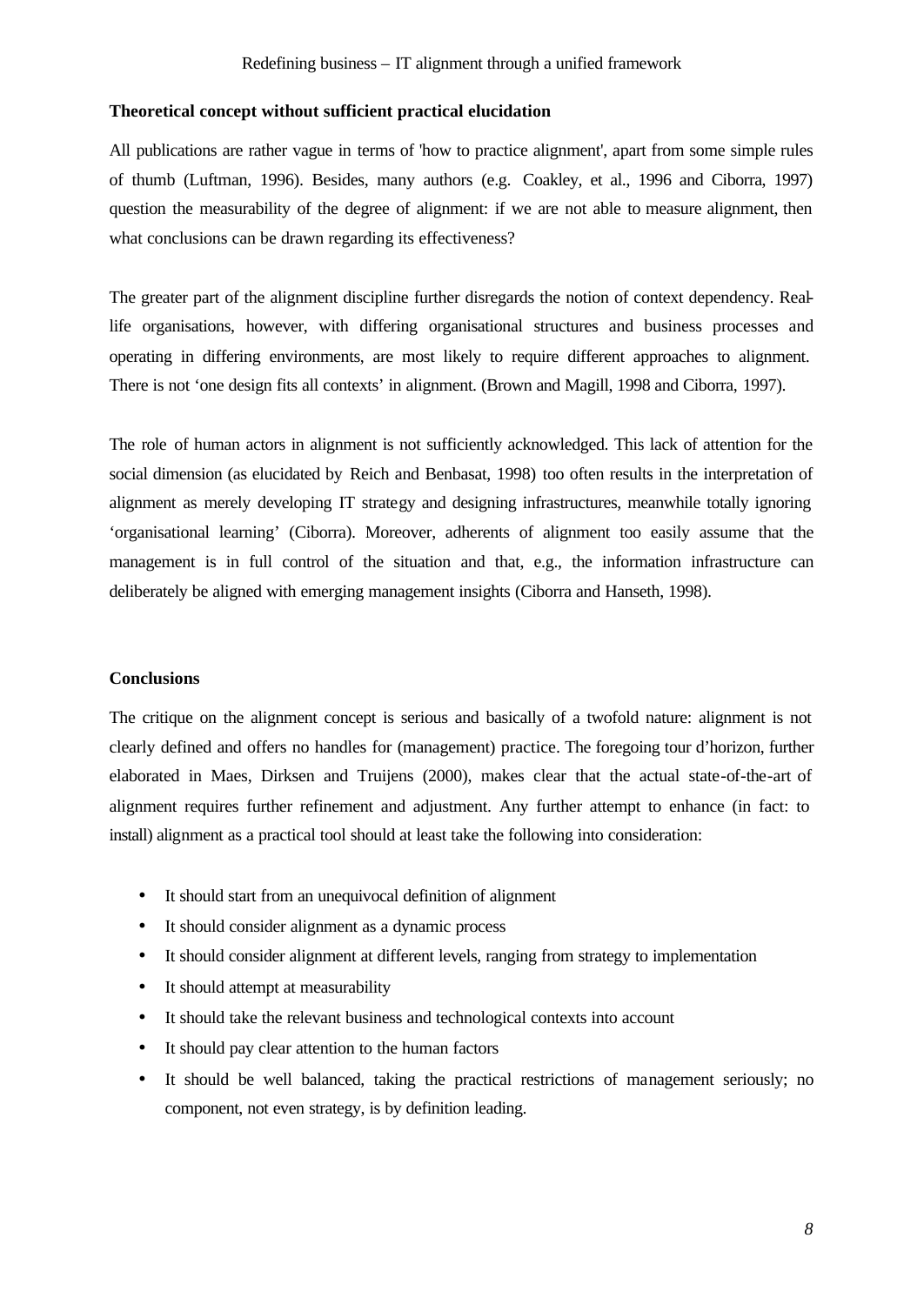#### **4. The need for a unified framework**

Alignment is a concept aiming at the effective exploitation of IT in an organisation, at the effective enabling (and not disabling) of the organisation by IT. According to Checkland and Holwell (1998), transforming a concept into a practical method implies a declared-in-advance framework of ideas, "a framework in terms of which what constitutes 'knowledge' about the situation researched will be defined and expressed" (figure taken from Checkland and Holwell, 1998, p. 22).



Figure 3 Framework - method - area of concern

The subsequent research, directed at the development of a practical method, "might lead to the framework being modified, or, in an extreme case, abandoned; but without a declared-in-advance epistemological framework it is sometimes difficult to distinguish researching from novel writing" (ibid., p. 23).

Exploitation of IT in an organisation implies both strategic positioning and operational implementation. Any attempt at transforming the concept of alignment into a practical method will therefore need a reference framework incorporating strategic and implementational perspectives. As far as we know, no such framework exists. In order to develop an overall framework, we start from an existing framework for information management (Maes, 1999) and from the Integrated Architecture Framework (Goedvolk, 1999). These frameworks are different in scope, but complementary in nature. In what follows, we shortly present both frameworks and then dwell upon the elaboration of a unified framework for the positioning of alignment.

#### **5. The generic framework for information management**

The generic framework for information management (Maes, 1999) is in itself an elaboration of the alignment model as proposed by Henderson and Venkatraman (1993) (see fig. 1). This generic framework is used to define the concept of information management and to position its different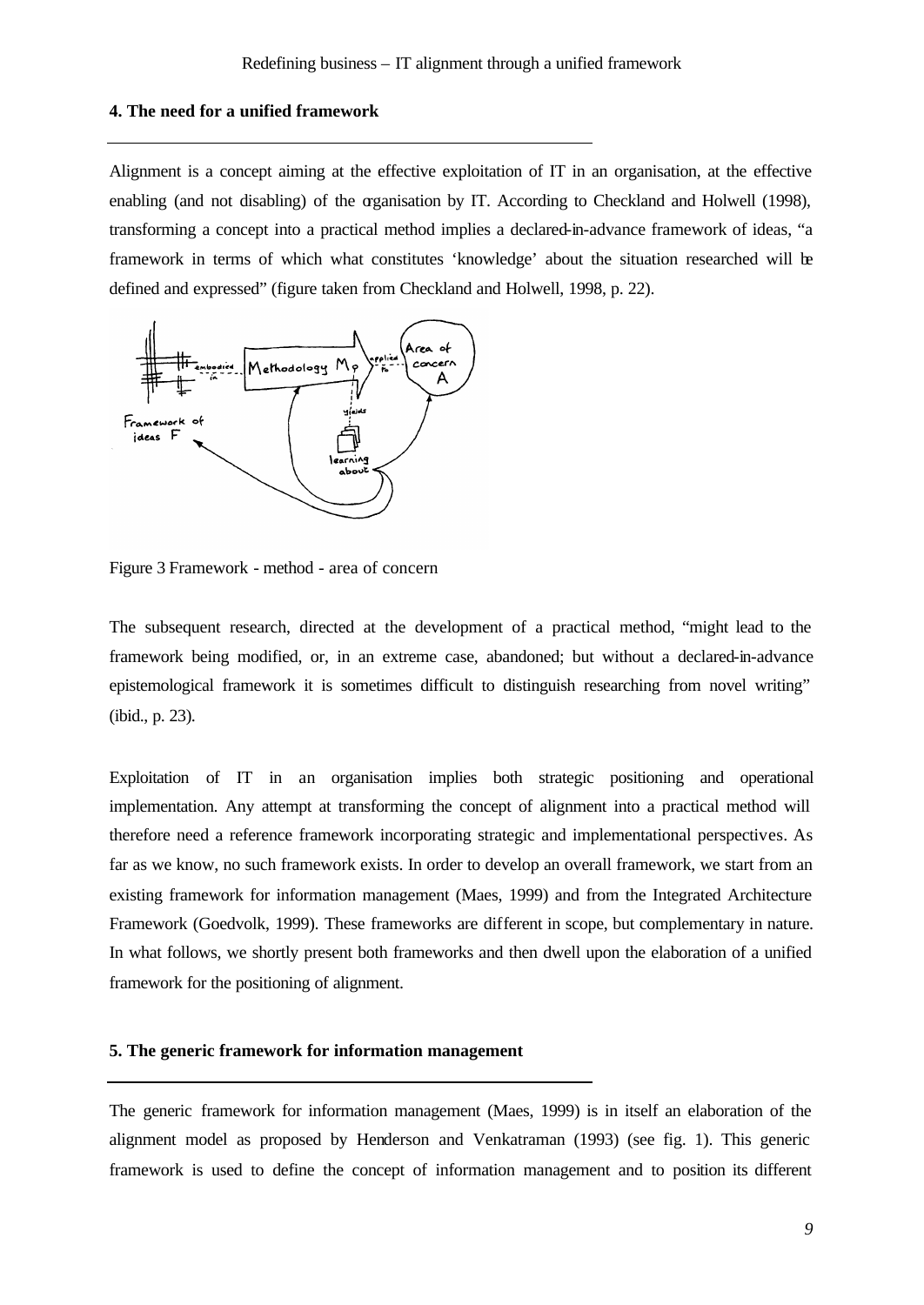components. However, the business  $-$  IT relationship is key to information management in any modern organisation; the generic framework is consequently supposed to deal with the quintessence of the business – IT relationship as well.

#### **Deriving the framework**

The internal domain of Henderson and Venkatraman's model deals with choices regarding organisational and technological *infrastructure* and *processes*. This designation is rather half-hearted. Hence, a first extension of the model is that the single internal domain can be split up in a structural level and an operational level. We state that the business – IT relationship is not only a question of *strategic*, but equally well of *structural* and *operational* correspondences. The resulting middle row plays a central role in managing and designing modern organisations: it represents the structural components/variables, in particular the deeply rooted competencies and infrastructures of the organisation. Designing and managing this organisational structure is above all an architectural issue: the combined contribution of business, information and technology architects is key to the long term health of present-day organisations, where the external disturbances and the resulting operational adjustments are increasingly governed by short term requirements.

The horizontal dimension in Henderson and Venkatraman's model states that there is a *direct* mutual influence of business and IT. They further assume that the strategic level is predominant and gives direction to the overall relationship. However, the business – IT relationship appears to be much more complex than could be derived from this model; it involves, a.o. others, cultural, political, financial and semantic aspects, as has been put forward in Maes (1999). It is appropriate to state that the *use* and the internal and external *sharing* of information and not its *provision* are of strategic nature. The crossroad of the newly introduced column and row, i.e. the architecture of the information/communication/knowledge infrastructure is at the heart of any modern organisation. Consequently, we introduce a middle column in the model of Henderson and Venkatraman, representing the internal and external information and communication aspects.

The resulting (and final) model for the business – IT relationship is represented in figure 3: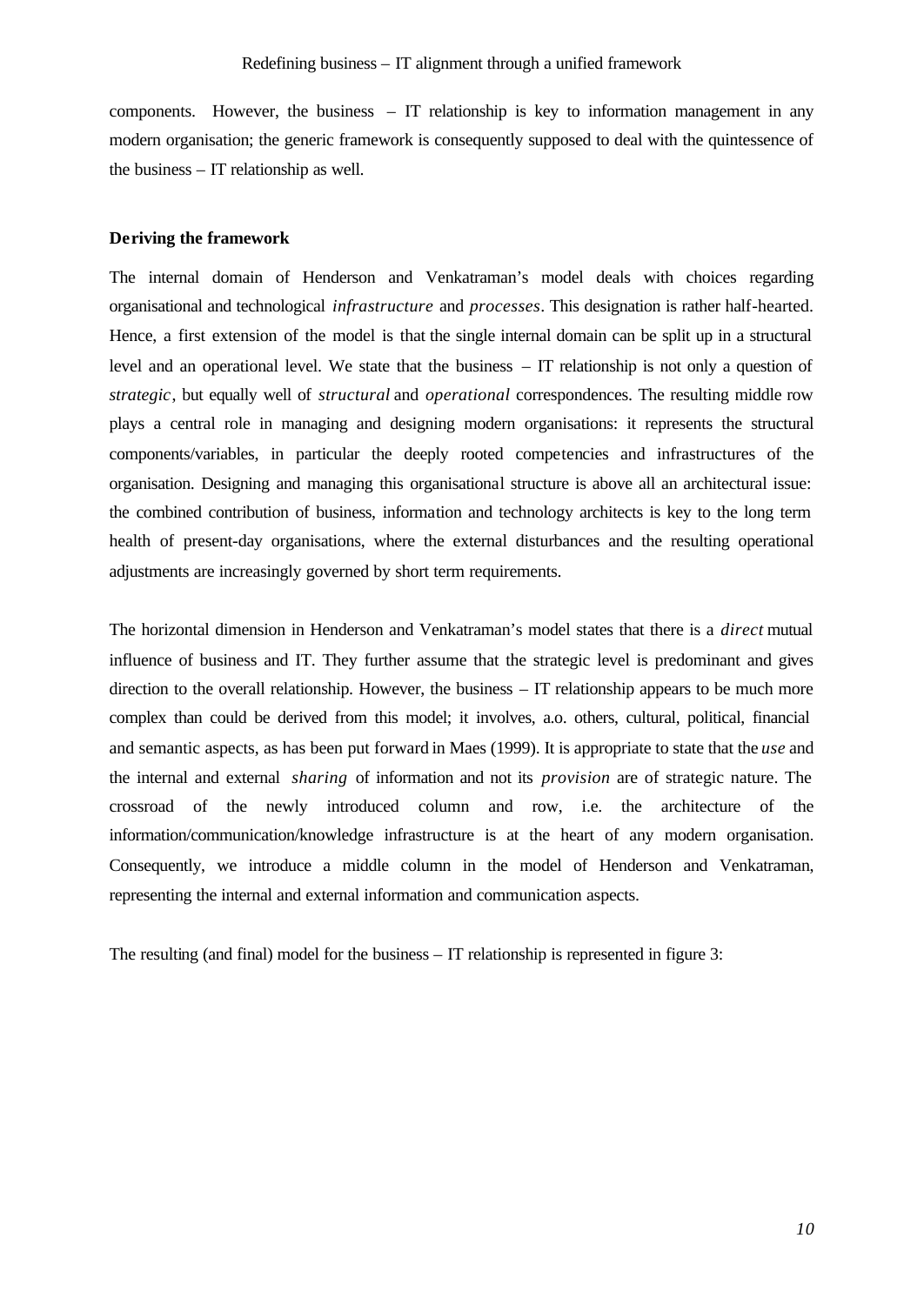

Figure 4 A generic framework for the business - IT relationship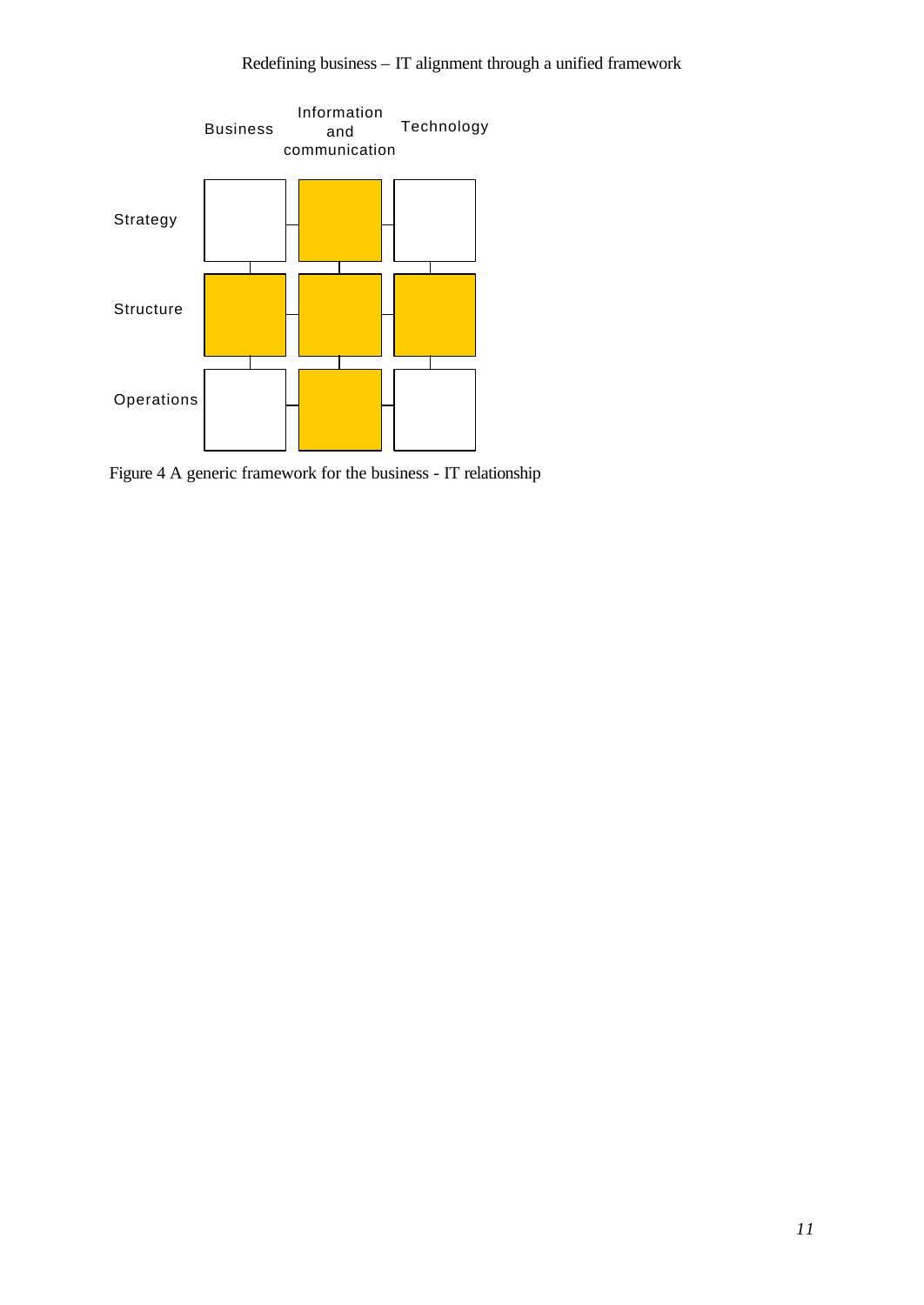#### **Interpretations**

From right to left, the horizontal axis of this figure schematically represents the *providing* technology, systems and databases (right column), the *interpreting* information, communication and knowledge (sharing) processes (middle column) and the *utilisation* as business expertise (left column) of the information processing spectrum.

The introduction of IT can be interpreted as the introduction of a new *syntax* in the internal and external information/communication of an organisation. This linguistic interpretation leads to the conclusion that the left-hand business column of the foregoing figure represents the *pragmatic* application aspect and hence that the middle column can be interpreted as the *semantic* component, dealing with the meaning of the business – IT dialogue.

It becomes clear, in our opinion, that the central information/communication column plays a vital role in making sense of IT in organisations. Its continuous disregard is at the very basis of the poor business – IT dialogue: the new language needs a semantic underpinning, as can evidently be ascertained in the common discussions between business people and their information systems department's counterparts.

The generic framework gives a clear indication of the *issues* to be considered at the different levels. In Maes (1999), it is argued that the strategy level deals with decisions regarding scope, core capabilities and governance. The structure level is basically concerned with architecture and capabilities, the operational level with processes and skills. It also becomes clear that at each level and for each column, different *roles* can be derived. A very central overall role has to do with the middle row, where business architects, information/communication architects and technology/implementation architects deal with the structural, permanent components of the organisation.

Further interpretations and extensions of this generic model for the business – IT relationship are given in Maes (1999). Its value as a reference model for *managing* and *designing* this relationship is the subject of an ongoing Ph.D. project.

#### **Illustration of the framework**

The actual value of the generic framework for positioning business – IT issues can be illustrated as follows.

A large Dutch governmental agency started some five years ago a strategic repositioning process. The outcome (to be situated in the business/strategy component of the framework) was that the agency had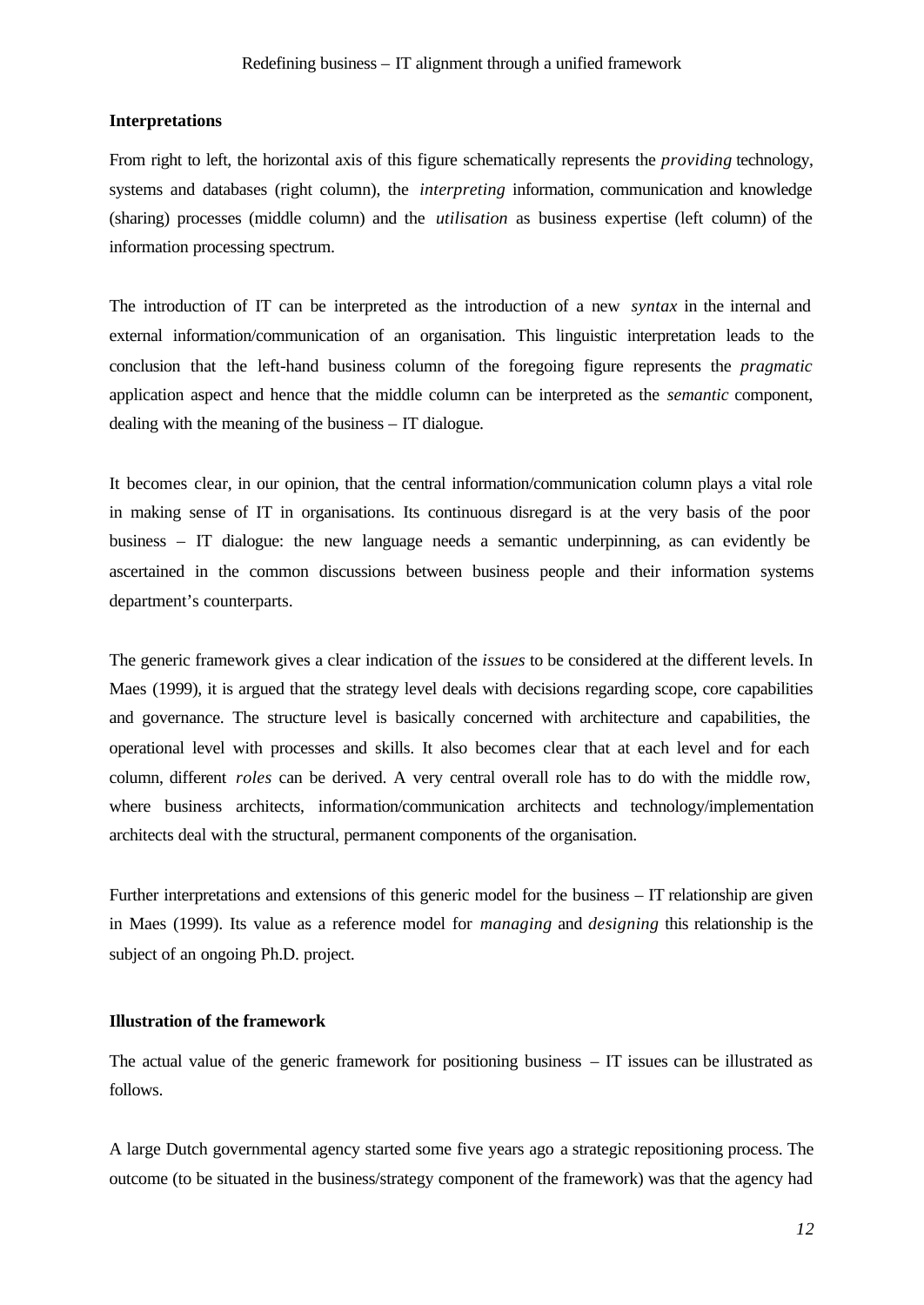#### Redefining business – IT alignment through a unified framework

to define and treat its (business) relationships as customers, fully supporting their competitiveness and inviting them to deliberately comply with the requirements of the government. At the same time and purely coincidentally, a thorough reconsideration of the their existing information platforms and systems (to be situated in the technology/operations component) was undertaken.

The outcome of the strategic re-orientation was that the organisational structure (formerly based on geographical grounds and internally organised according to professional expertise) had to be changed; this relates to the business/structure component in the enneahedron of Figure 4. The resulting multiprofessional teams introduced new account management, working principles etc. (business/operations component). The basic decision taken in the IS-project was that the tremendous amount of paper work had to be included in any new approach (to be situated in the technology/strategy component). A new technological architecture (technology/structure component) emerged, enabling the integrated treatment of data formerly entered via paper documents.

What gradually became clear, was that both projects were heavily interrelated and that the central issue of this interrelationship had to do with the integrated customer profile (situated in the central information-communication/structure component of the framework). What became clear, in fact, was that the information/communication column of the framework was completely omitted from both projects and hence that the information-communication strategy was key to any further successful endeavour. Considering his from the very beginning would have brought both projects organically together; considering the information/knowledge/communication architecture as *the pivot* of the transformation process would have omitted many of the pitfalls the organisation is still suffering from today. This very architecture is not a dependent variable, yet a leading component in any substantial transformation of present-day organisations. The framework is a valuable instrument to interrelate the different parts of such an all-encompassing transformation.

## **Conclusion**

The generic framework has proven to be a valuable frame of reference for the business – IT relationship. The middle column and, to a less extent, the middle row have suffered from a lack of interest; in fact, they have been considered (and are still considered by many) as dependent variables, to be derived from the combination of the adjacent columns or rows. We strongly believe that the intermediate "structure" row and "information/knowledge/communication" column are key to a successful alignment of business and IT and hence that they should be considered as independent variables in their own right. Their calibration is an architectural issue, not a managerial one.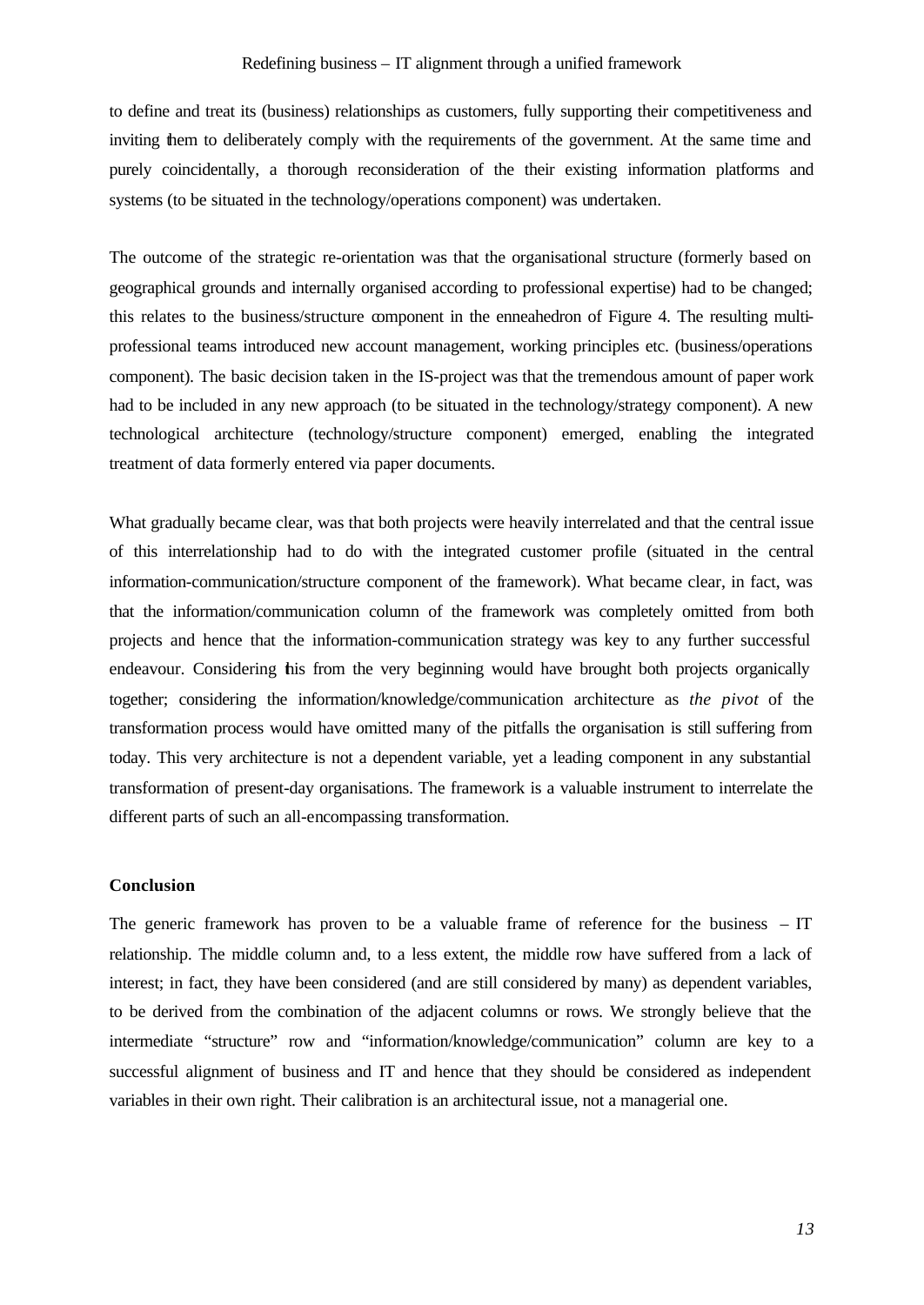#### **6. The Integrated Architecture Framework**

The Integrated Architecture Framework (IAF) of Cap Gemini is aimed to support the integrated architectural design of business and IT. Architectural design plays a key role in the alignment of business and IT. Figure 5 depicts the role of Architectural Design and IAF in the transformation of business and IT. The transformation starts with the development of a business vision and IT vision of the new IT enabled enterprise. These visions are aligned through an integrated architectural design of the business and IT system based on IAF. Subsequently, the architectural design is input for the business and IT transformation that results in a new IT enabled enterprise.

The alignment of the business and IT vision through the architectural design goes further than only a simple supporting role for IT in the existing business processes. IT is also used in an innovative way as enabler for renewed or even totally new business. This new IT enabled enterprise will show new forms of organisation, new business processes, new products, new services and new channels and relationships to the customer, which are only possible by designing the business and the supporting IT systems as one co-operating whole.



Figure 5 The Role of the Integrated Architecture Framework

#### **Introducing the framework**

The Integrated Architecture Framework supports the creation of a complete integrated architectural description of the IT enabled Enterprise. Therefore, the IAF has three dimensions that rela te to the systems of which an IT-enabled Enterprise is comprised and the products and views of the architectural description.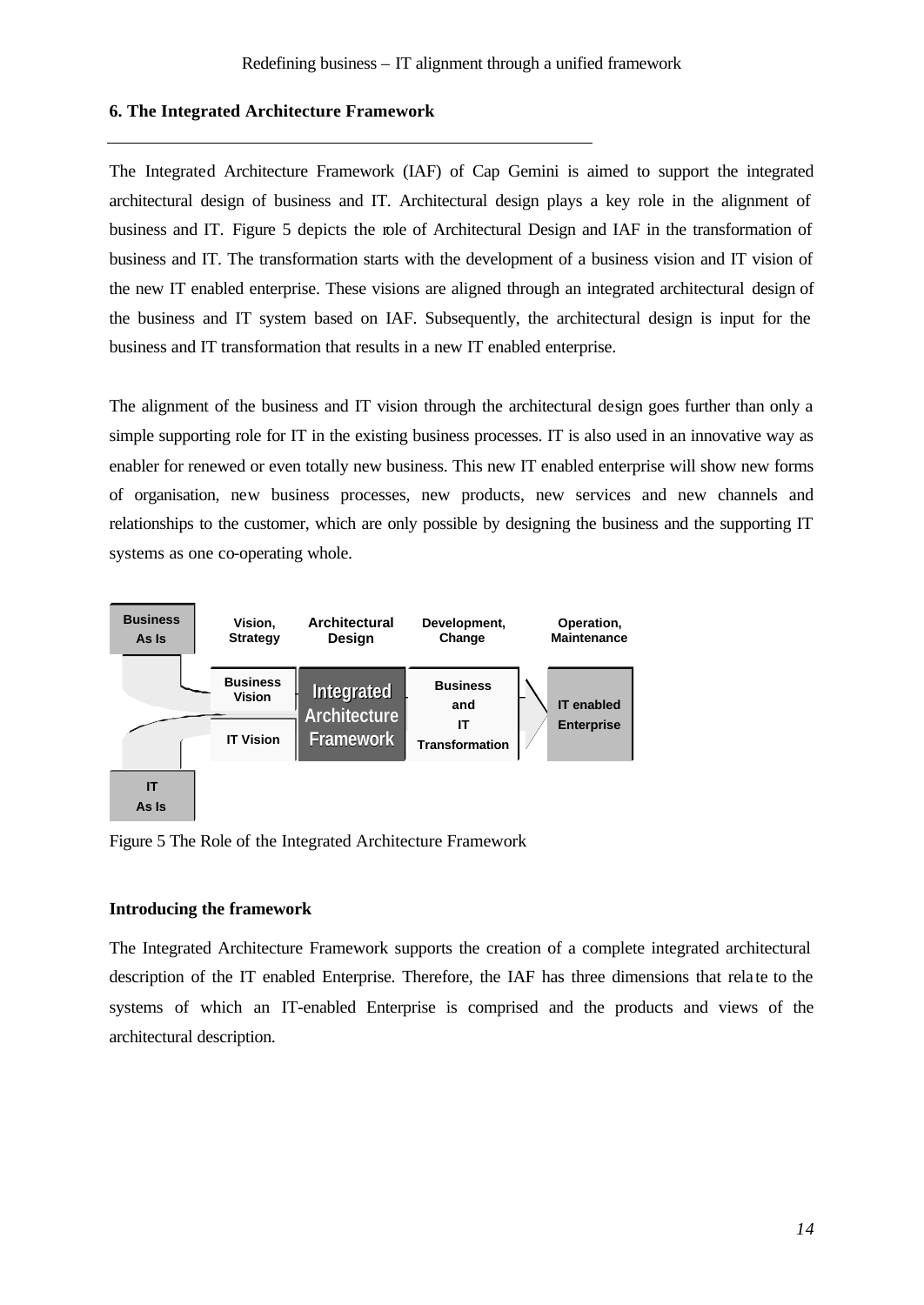

Figure 6 The Integrated Architecture Framework (IAF)

The horizontal dimension concerns the four *main architecture areas*: *Business* Processes, *Information* provision system (including knowledge), (automated) *Information Systems* and the *Technology Infrastructure*

The vertical dimension concerns the five *design phases* that are supported by the architectural description. Each design phase contains a part of the architectural description of the systems in the four architecture areas.

The third dimension is comprised of *specific architectural viewpoints* that need a holistic approach concerning all main architecture areas. An example is the security viewpoint.

#### **Main architecture areas**

The *Business processes* consist of communicating and collaborating people in the role of employee, and of organisational units such as teams or departments. The business processes are organised as one or more supply chains of individuals, organisational units and companies working together in delivering products or services to the customers. The environment of a company is seen as network connecting the company with customers, suppliers and third parties.

Information and knowledge are vital enablers of the business. The people in the business processes are supported by an *Information provision* system formed by people and organisational units in specific information and knowledge oriented roles such as information provider, information user and information manager. The same people and units that already have a business role in the business processes may perform these information roles. The information provision enables the business by supporting the creation, processing, exchange, storage and use of information and knowledge. The Information provision in fact acts as the collective memory and frame of reference of the organisation.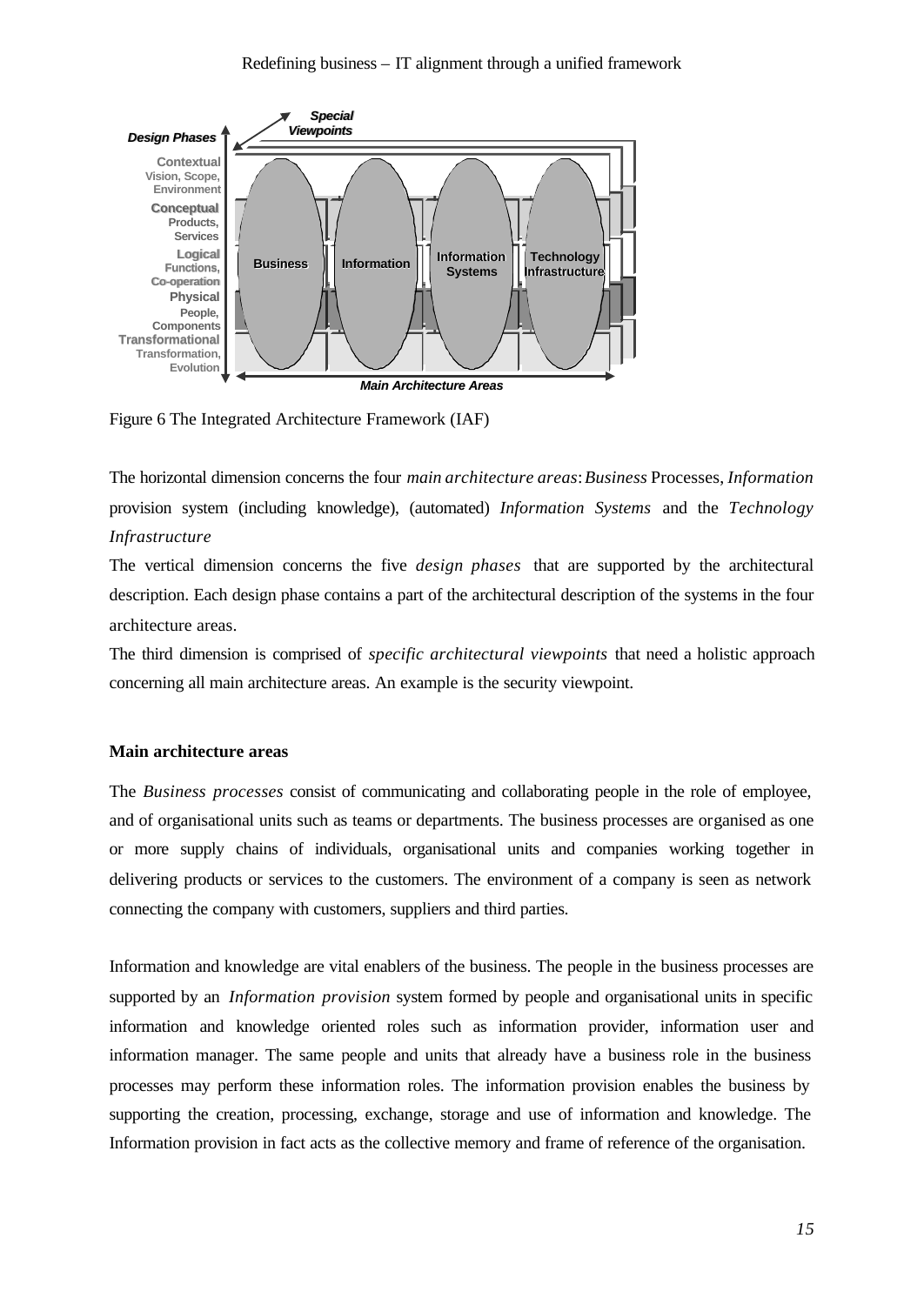Business Processes and Information Provision System form together the *Business System* of the enterprise.

The *information systems* encompass a network of communicating and co-operating software components that deliver IS (automated) services to the people that have a business role and/or information role in the business system. These automated services enable the communication and control in the business processes, and the creation, processing, exchange, storage and use of information and knowledge in the information provision. The technology infrastructure is seen as a network of communicating and co-operating hardware devices and system software and middleware. The Technology Infrastructure (TI) delivers processing, communication and storage capabilities to the information systems and human/computer interfaces to the people in the business system.

The information systems and the technology infrastructure form together the *IT System* of the enterprise

#### **The design phases**

The *contextual* phase describes the mission and strategy of the enterprise, the role of the enterprise in the environment and the scope of the transformation of the business. This information is also used to determine the role of the information and infrastructure and the scope of the transformation of these systems.

The *conceptual* phase designs for the four architecture areas respectively:

- the products and services that the business processes within the scope deliver.
- the information services that the information provision delivers in support of the business processes.
- the automated IS services that the information systems deliver in support of the business processes and the information provision.
- the infrastructure services that the technology infrastructure delivers to the information systems.

The *logical* phase designs the operation and structure of the business processes, the information provision, the information systems and the technology infrastructure. This is the most creative phase, because here the business system is designed as a collaboration of roles and the IT system as a cooperation of functions. The interaction of the systems with other systems in their environment is also designed.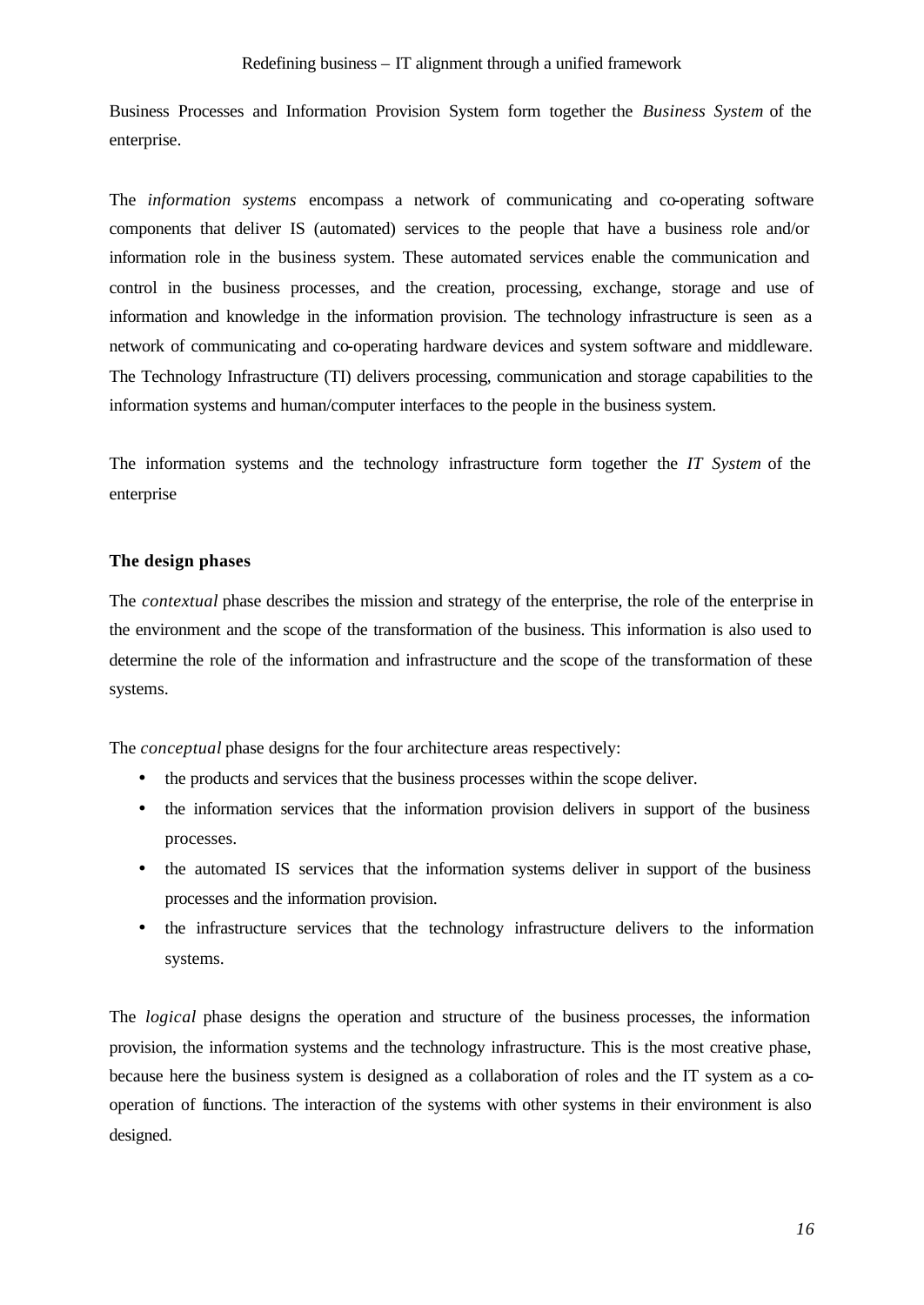The *physical* phase answers the question who (type of person) performs the roles in the designed business system or what (type of software or hardware) performs the functions in the designed information system and technology infrastructure.

The *transformational* phase designs the stages in transformation of the business system and the migration of the IT systems.

## **7. Towards a unified framework for business – IT alignment**

The correspondence between the two frameworks presented is striking; in many ways, they are complementary. The main difference is determined by the overall purpose of both frameworks: the generic framework for information management is above all a tool for *management*, enabling to position and interrelate the different aspects of information management and hence of the business – IT relationship. The Integrated Architecture Framework, on the contrary, is a *design* tool, aiming at the development of mutually aligned business and IT systems through a unified architecture.

This general deliberation leads to the following more detailed points of comparison:

- The differences between the columns of both frameworks are twofold, yet of minor importance:
	- o the technology column of the generic framework is split up in an information systems column, representing the more volatile software components, and a technology infrastructure, representing the more stable hardware and system software annex middleware
	- o the differences between the information/communication column of the generic framework and the information column of the IAF can be brought back to slightly diverging interpretations and wordings: both represent the *information handling* capabilities of the organisation.
- The differences between the rows of both frameworks are more substantial, but mainly due to their divergent purposes:
	- o the rows of the generic framework represent different levels of management attention; those of the IAF, on the contrary, represent phases of the design process. However, these "phases" basically depict various levels of description of the combined business – IT system-to-be, similar to the levels of abstraction of Zachman's Information System's Architecture (Zachman, 1987)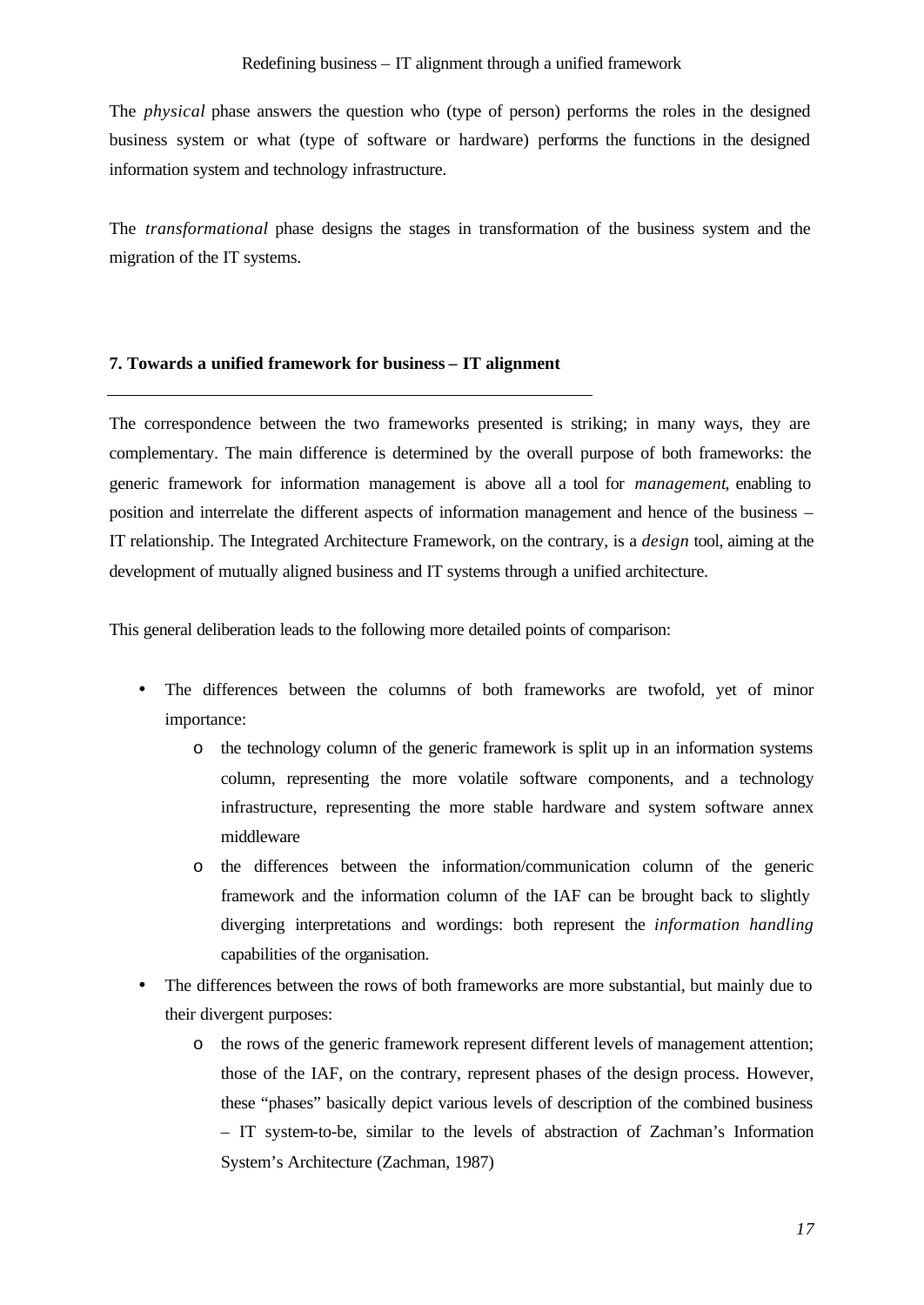Redefining business – IT alignment through a unified framework

o the contextual phase of the IAF coincides with the strategy level of the generic framework; the subsequent phases, however, all deal with phases and levels of description having to do with the design and (re)configuration of the business and IT system of an organisation. The latter can be considered as elaborations of the structure level of the generic framework, with the exception of the transformational phase, which describes the prescriptions for the development, implementation and operations of the information system and hence can be considered as the transition between the structure level and the operations level of the information management framework. The operational level of the generic framework itself is not tackled by the IAF approach.

The conclusions of this short yet elucidating comparison are substantial:

- *1.* Any unified framework for modelling the business IT relationship should include both management and design components*: aligning business and IT is a matter of management and of design.*
- 2. The generic framework for information management and the Integrated Architecture Framework in combination can be the basis for such a unified framework. The IAF framework offers in a certain way the third, design-related dimension of the information management framework.
- 3. The IAF framework offers more specifically an authoritative design substantiation for the structure level of the generic information management framework. The ultimate, yet to be defined, unified framework will need similar design interpretations for the strategic and operational levels.

The combination of both frameworks is represented in figure 7.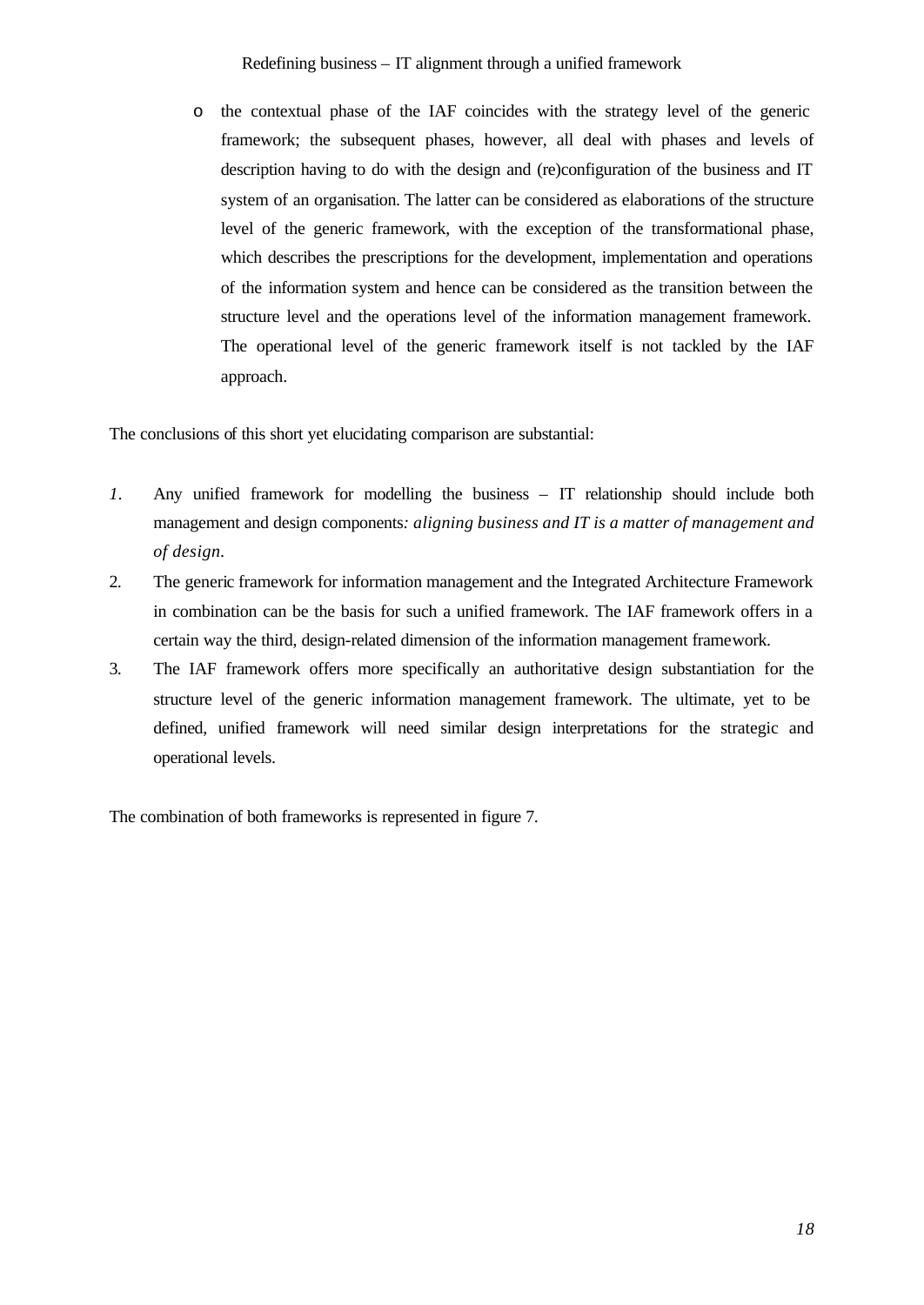

*Figure 7 The outline of a unified framework for alignment*

# **8. A new definition of alignment**

The foregoing discussion leads to the fundamental statement that the alignment between business and IT cannot be demarcated as a management concern only: establishing this alignment is a design concern as well. The information sharing and architectural issues that are central in both the generic framework for information management and in the Integrated Architecture Framework play a pivotal role in this alignment.

We define alignment as *the continuous process, involving management and design sub-processes, of consciously and coherently interrelating all components of the business - IT relationship* in order to contribute to the organisation's performance over time.

This definition diverges from previous definitions in a number of ways:

- We clearly opt for alignment as a dynamic process, involving continuous adjustment, and not as a static situation
- We take all the components of the business IT relationship into account: we don't confine alignment to the strategic level and we include intermediate information sharing components at all levels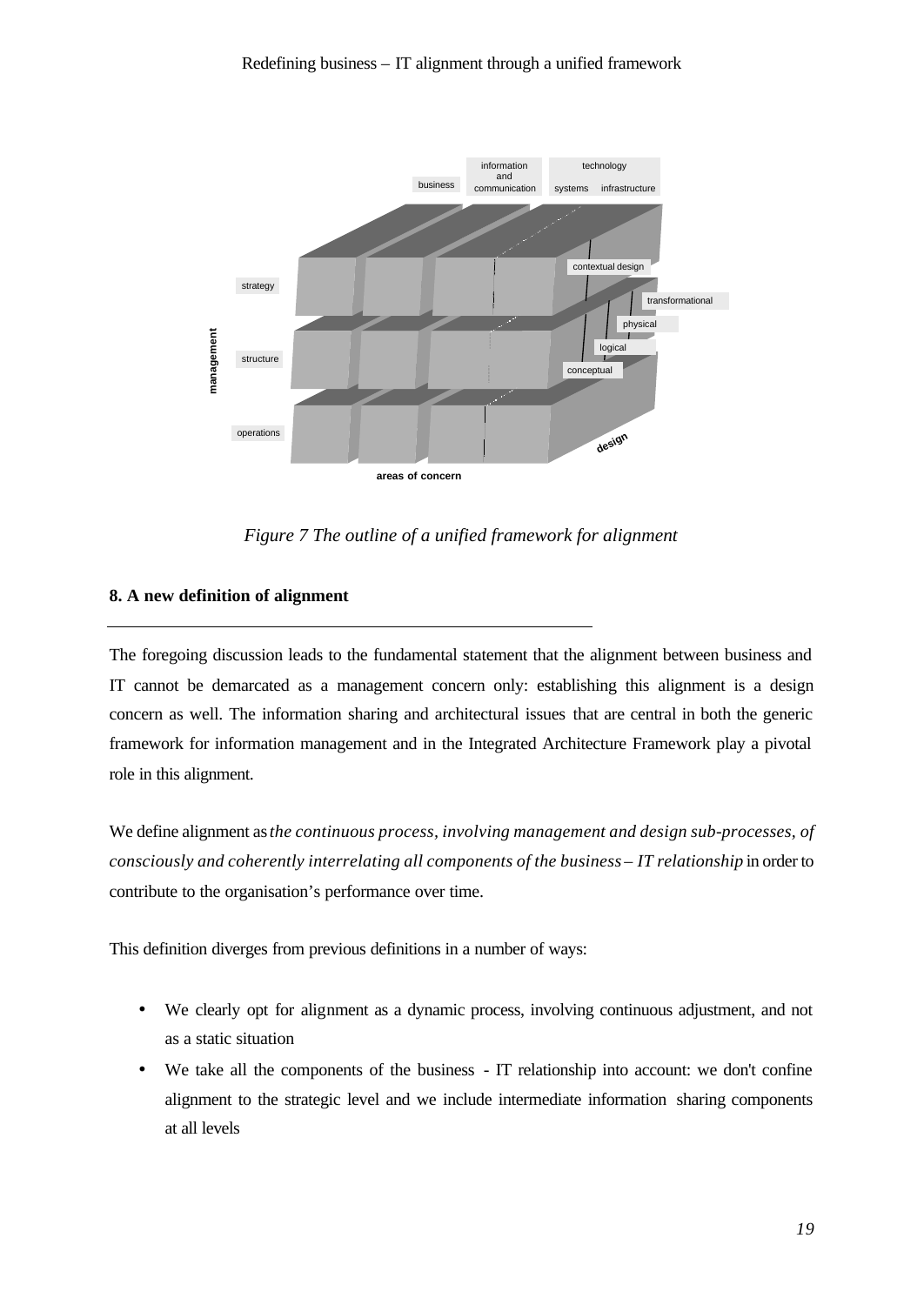- We don't restrict alignment to managerial processes, but include design processes as well; by this, we simultaneously distance ourselves from the vision in which the management is able to determine every single aspect of the business - IT relationship
- We don't strive "by definition" for harmony or balance between the different elements of the business - IT relationship, as we assume that consciously introduced and/or sustained lack of balance is the motor of many organisational innovations

This definition can further be elucidated by mapping it on the unified framework of figure 7. The main objective of this framework is to indicate the relationships between the main areas of concern and between the different levels, including the implied management and design processes, and not to visualise the areas or levels as such.

At the strategy level, "strategic" alignment basically concerns decisions concerning variables like mission, scope (boundaries and granularity), governance and core capabilities. The following alignment aspects have to be considered:

- Alignment of these variables over the different areas (horizontal)
- Alignment of these variables with the policies regarding the structural level (vertical)

This level requires substantial further elaboration: existing strategic management approaches are either limited to simple, overall models (like Porter's competitive forces model) or to relatively outdated, one-directional techniques mainly based on Critical Success Factor analysis. The existence of only one design phase (the contextual one) in the IAF framework further underlines the relatively poor underpinning of this level from a design point of view.

# **At the structure level, "structural" alignment basically concerns de cisions concerning variables like architectures and capabilities. The following alignment aspects have to be considered:**

- Alignment of these variables over the different areas (horizontal)
- Alignment of these variables with the variables from the strategy level and from the operations level (vertical)

This level appears to be crucial in modern organisations: it represents the relatively stable infrastructural components linking the lively strategic options governed by the organisation's environment and the volatile operational activities. A major effort seems particularly to be needed to align the variables of the different areas (e.g. to link concepts from organisational theory to concepts taken from the technology area). A promising design approach is taken by IAF (see figure 8).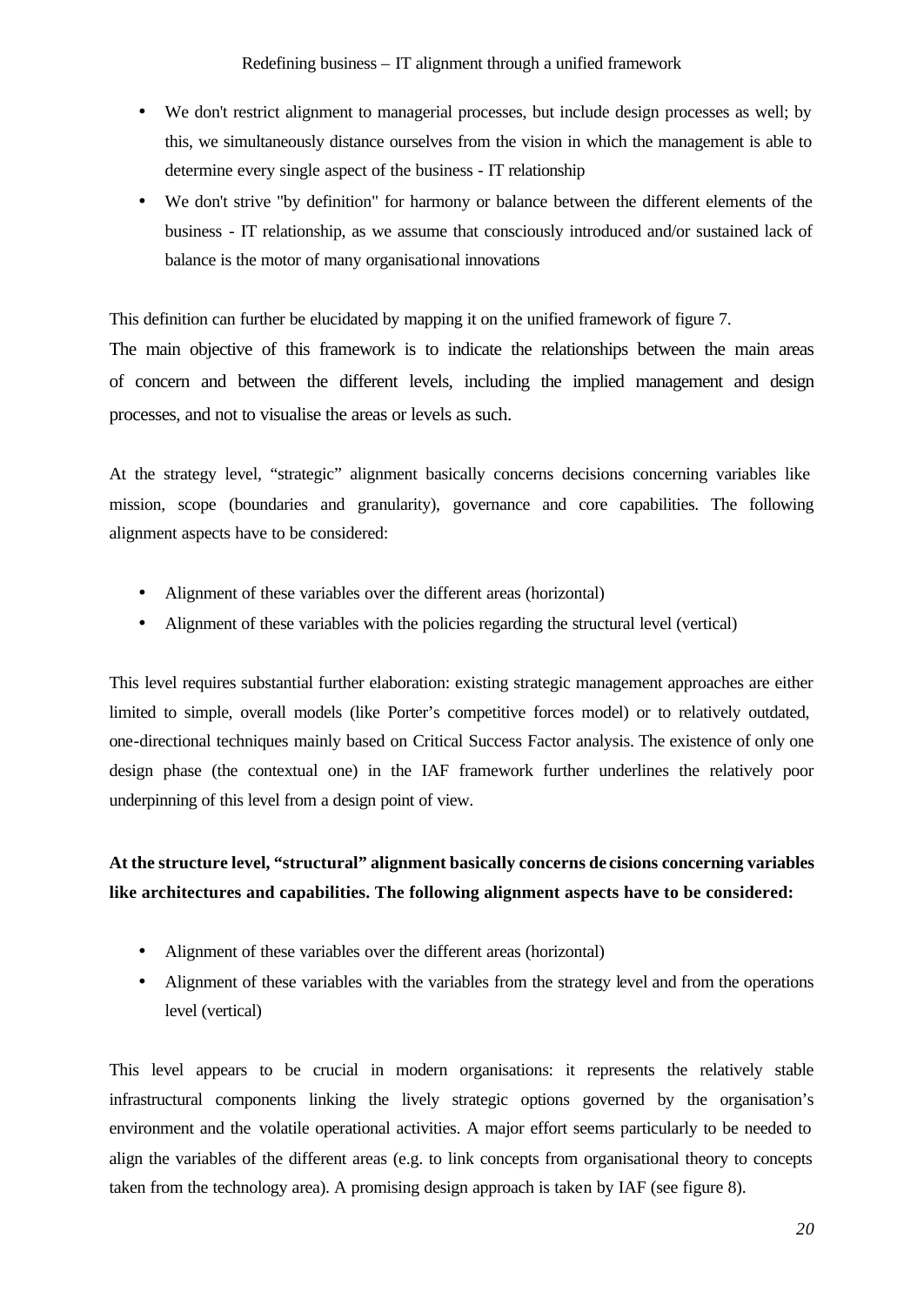

*Figure 8 Alignment between Main Architecture Areas*

The structural alignment in the conceptual and logical design of IAF is based on the enabling relations between the areas. The idea is that the systems at the right-hand side i.e. information provision, information systems and technology infrastructure deliver services to the systems at the left-hand side. These services enable the roles and functions of these systems. The enabling services are designed in the conceptual design of a system and the roles and functions enabled by these services are designed in the logical design.

The following enabling relation are designed:

- The information provision enables with its information services the execution of the business roles in the business area
- The information systems enable with their automated services the execution of business roles in the business area and the information roles in the information area.
- The technology infrastructure enables people executing roles in the business area and information area with physical interfaces and enables with processing, storage and transmission capabilities the execution of functions of the information systems.

**At the operations level, "operational" alignment basically concerns decisions concerning variables like processes and skills. These variables have to be horizontally and vertically (relationship with the structure level) aligned. The elaboration of this alignment is subject to further research.**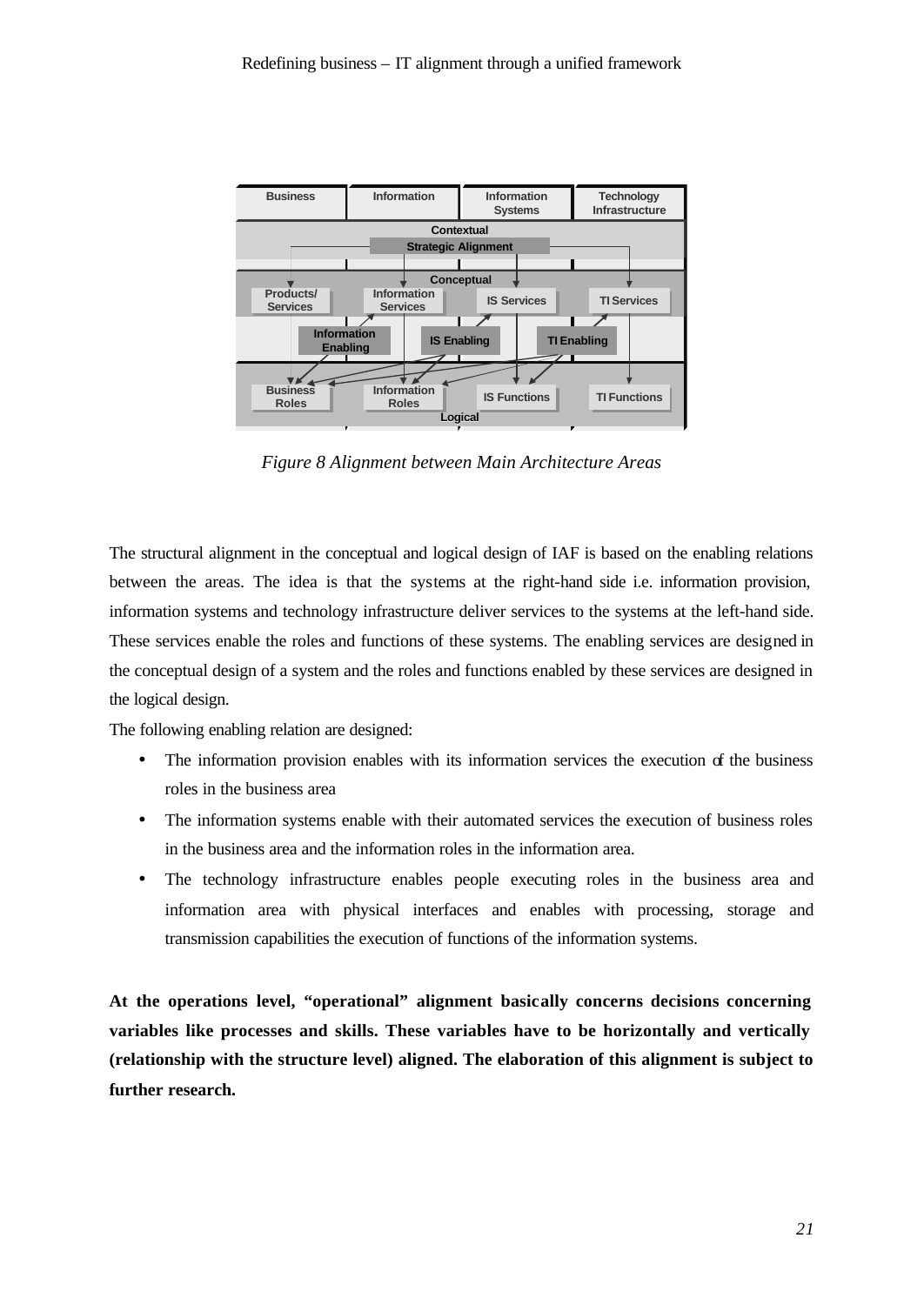## **9. Conclusions and further research: towards a workable method**

### **for alignment**

The main conclusions of this paper are threefold:

1. Alignment is a combined management/design concern

2. The unified framework, the outline of which is derived in this paper, is a valid starting point for any further elaboration of the alignment concept

3. The central issues of this unified framework, dealing with architectural and information sharing issues, are key to the success of this elaboration

Transforming alignment from the ill-defined concept it was, into a workable method, requires more than what could be accomplished during the preparation of this paper. Therefore, a combined research project, aiming at this elucidation, is envisaged. The main directions and steps of this research can be derived from this paper:

- 1. The design dimension of the unified framework has to be elaborated for the remaining levels (strategy and operations)
- 2. The managerial transition from one level to the other has to be worked out
- 3. The management and design dimensions of the unified framework have to be transformed into a single unified approach to alignment
- 4. The measurability of alignment, ultimately proving the contribution of alignment to the overall organisational performance, has to be worked out.

## **References**

*2. Business – IT* alignment

- Henderson, J.C. and Venkatraman, N. "Strategic Alignment: Leveraging Information Technology for Transforming Organizations," IBM Systems Journal vol.32, nr.1, 1993
- Luftman, J.N., Lewis, P.R. and Oldach, S.H. "Transforming the Enterprise: The alignment of business and information technology strategies," IBM Systems Journal vol.32, nr.1, 1993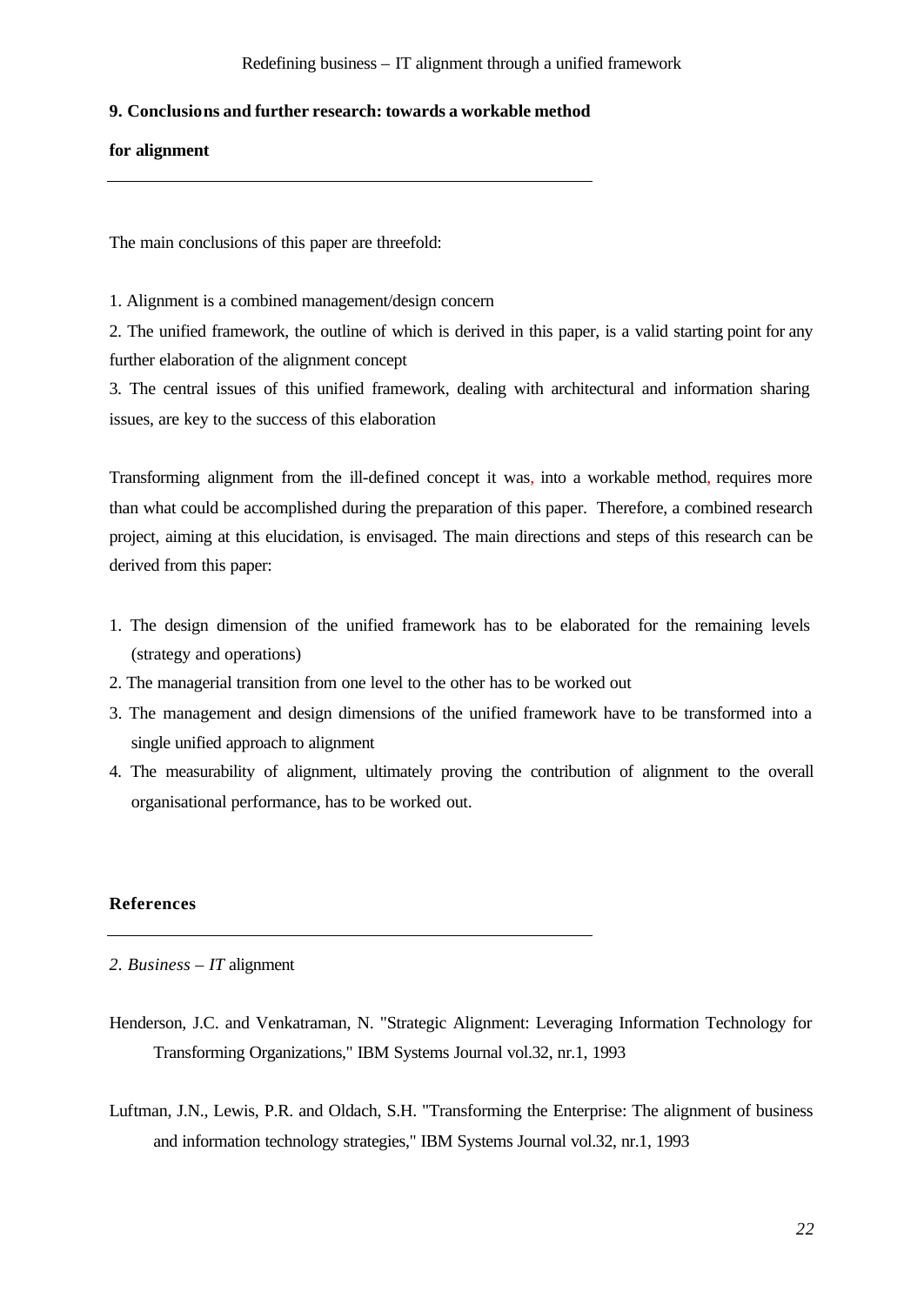Luftman, J. N., "Competing in the Information Age", Oxford University Press, 1996

*3. A short critique on the current interpretations of* alignment

- Barclay, D.W., Chan, Y.E., Copeland, D.G. and Huff, S.L. "Business Strategic Orientation, Information Systems Strategic Orientation, and Strategic Alignment," *Information Systems Research,* vol.8, nr.2, 1997
- Broadbent, M. and Weill, P. "Improving Business and Information Strategy Alignment: Learning from the Banking Industry," *IBM Systems Journal* vol.32, nr.1), 1993
- Brown, C.V. and Magill, S.L. "Reconceptualizing the Context-Design Issue for the Information Systems Function," *Organization Science* vol.9, nr.2, 1998
- Burn, J.M. "A Professional Balancing Act: Walking the Tightrope of Strategic Alignment," In *Steps to the future - fresh thinking on the management of IT-based organizational transformation*, The Jossey-Bass business & management series, 1997
- Ciborra, C. U., Hanseth, O. "Towards a contingency view of infrastructure and knowledge, *Proceedings from 19th Annual International Conference on Information Systems (ICIS)*, Helsinki, Finland, December 13-16, 1998
- Ciborra, C.U. "Turning Back on Alignment, The Case of CRM", *The.Internet.Project*, Downloadable from http://www.internet.adb.gu.se/index\_publ.php3
- Ciborra, C.U. "De profundis? Deconstructing the concept of strategic alignment", *Scandinavian Journal of Information Systems*, vol.9, nr.1, 1997
- Coakley, J.R., Fiegener, M.K. and White, D.M. "Assessing Strategic IT Alignment in A Transforming Organisation," *Proceedings of the Association for Information Systems*, Phoenix Arizona, 1996

Gunn, R.A. "It's Time to Fire Dilbert: Towards Dynamic Strategic Alignment", 1997

Henderson, J.C. and Thomas, J.B. "Aligning Business and Information Technology Domains: Strategic Planning in Hospitals," *Hospital and Health Services Administration* vol.37, nr.1, 1992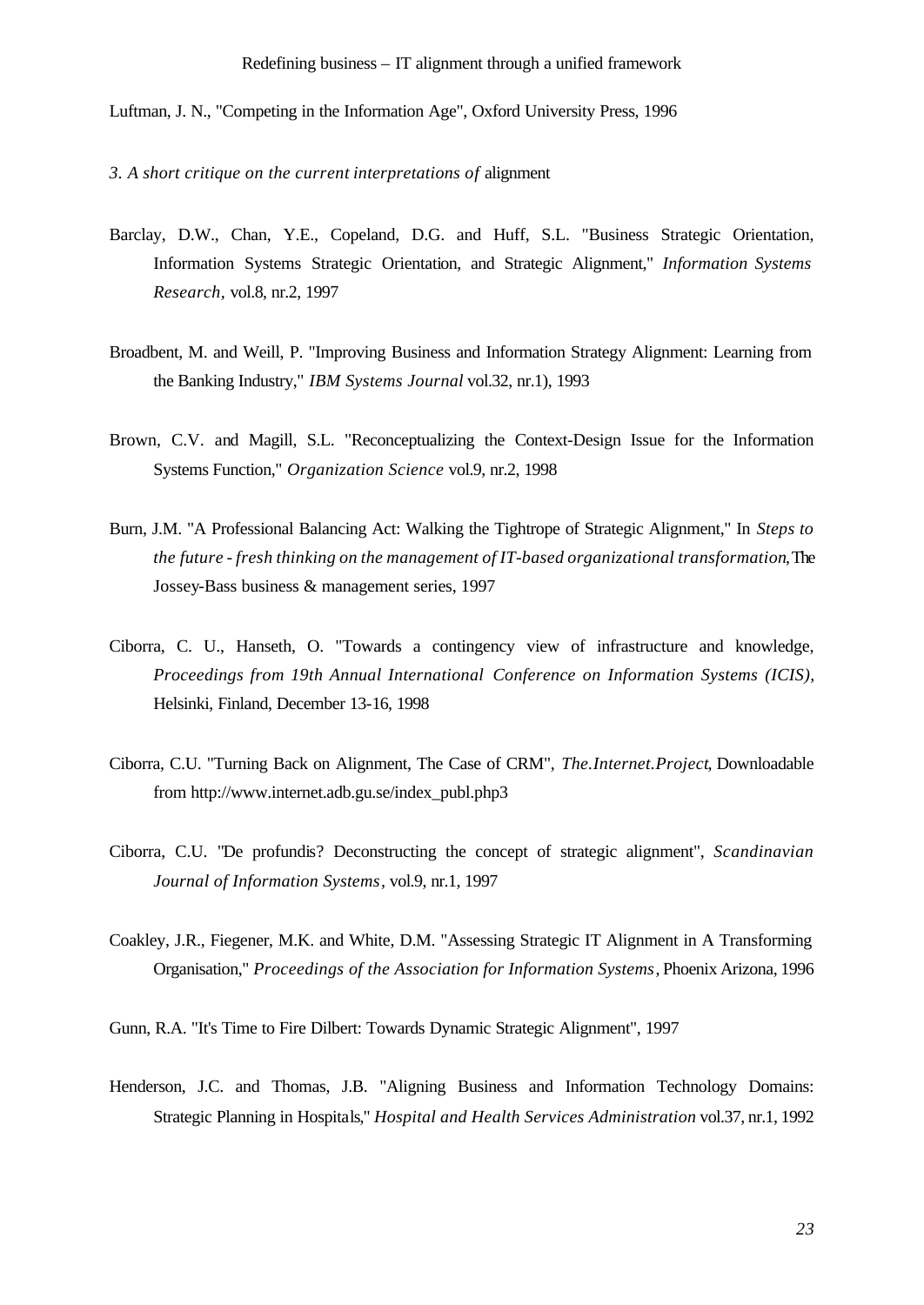- Lederer, A. and Mendelow, A. "Issues in Information Systems Planning," *Information and Management,* March 1986
- Maes, R., Dirksen, V. & Truijens, O., "A critical evaluation of the strategic alignment concept", Universiteit van Amsterdam, *PrimaVera Working Paper*, to appear (2000) (http://primavera.fee.uva.nl)
- Reich, B.H. and Benbasat, I. "Development of measures to investigate the linkage between business and information technology objectives," *Working Paper 93-MIS-011*, 1993
- Reich, B.H. and Benbasat, I. "Factors that influence the social dimension of alignment between business and information technology objectives, *Working Paper*, 1998
- Tallon, P.P. and Kraemer, K.L. "A Process-oriented Assessment of the Alignment of Information Systems and Business Strategy: Implications for IT Business Value", *Proceedings of the 4th Americas Conference on Information Systems*, Baltimore, Maryland, 1998
- Venkatraman, N. "The Concept of Fit in Strategy Research: Toward Verbal and Statistical Correspondence," *Academy of Management Review,* vol.14, nr.3, 1989
- Woolfe, R. "The Path to Strategic Alignment," *Information Strategy: The Executive's Journal*, Winter 1993
- *4. The need for a unified* framework
- Checkland, P., Holwell, S. "Systems and Information Systems: making sense of the field", Chichester, *John Wiley and Sons*., 1998, pp. 18-27.
- Maes, R., "Reconsidering information management through a generic framework, Universiteit of Amsterdam", *PrimaVera Working Paper 99-15*, 1999 (http://primavera.fee.uva.nl)
- Goedvolk, J.G. "White Paper Integrated Architecture Framework", *Cap Gemini*, Presentation with lecture notes, 1999 Downloadable from *http://www.cs.vu.nl/~daan/arch/publ.htm*